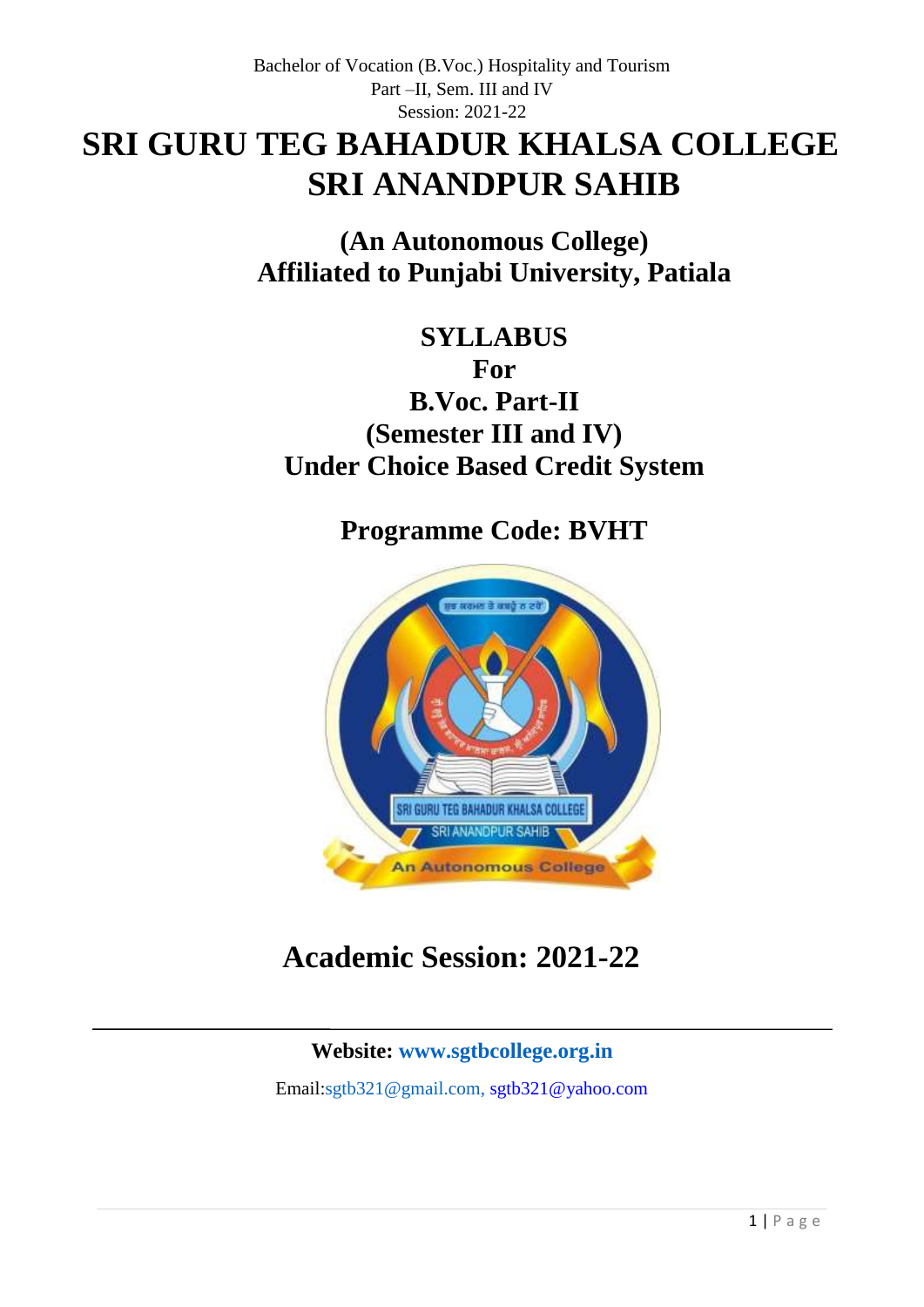# **Scheme of Syllabus for Bachelor in Vocation (B. Voc.) Hospitality and Tourism Semester – III As Per CBCS Session 2021-22**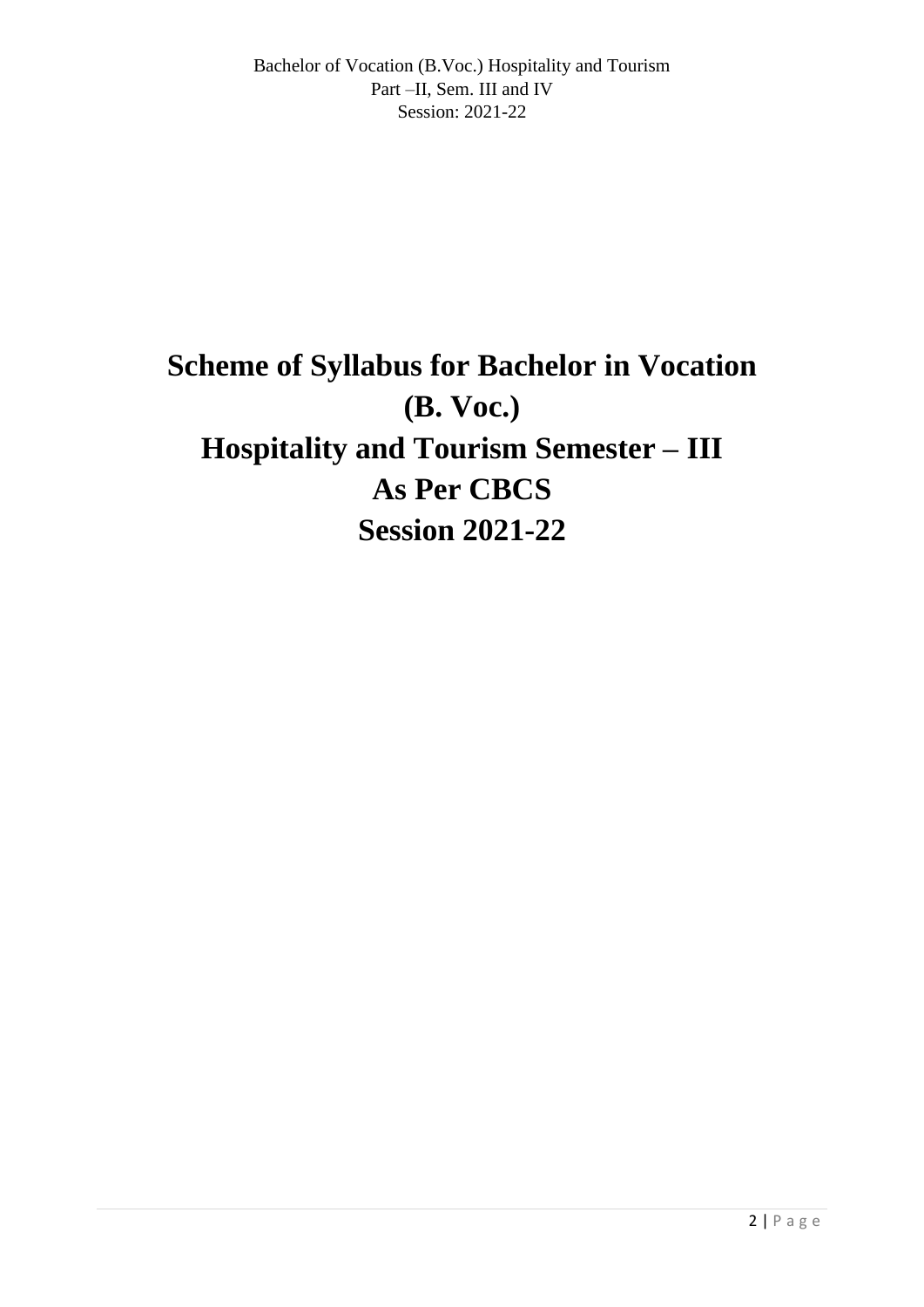### **Scheme of Syllabus for Bachelor of Vocation**

### **(B.Voc.) Hospitality and Tourism: II ( Semester - III)**

### **As per CBCS**

#### **Session 2020-21**

| <b>Semester-III</b>                                                 |                                                           |                  |                               |                 |                              |     |  |  |  |
|---------------------------------------------------------------------|-----------------------------------------------------------|------------------|-------------------------------|-----------------|------------------------------|-----|--|--|--|
| Code                                                                | <b>Subject</b>                                            | <b>Component</b> | <b>Total</b><br><b>Credit</b> | <b>Marks</b>    | <b>Total</b><br><b>Marks</b> |     |  |  |  |
|                                                                     |                                                           |                  |                               | <b>Internal</b> | <b>External</b>              |     |  |  |  |
| <b>BVHT-301</b>                                                     | <b>Management Principles</b><br>and Practices             | GC               | 5                             | 30              | 70                           | 100 |  |  |  |
| <b>BVHT-302</b>                                                     | <b>Human Resources</b><br>Management                      | GC               | 5                             | 30              | 70                           | 100 |  |  |  |
| <b>BVHT-303</b>                                                     | <b>Workshop on Customer</b><br>Relationship<br>Management | GC               | $\overline{2}$                | 50              | $\qquad \qquad -$            | 50  |  |  |  |
|                                                                     | Total (a)                                                 |                  | 12                            | 110             | 140                          | 250 |  |  |  |
| <b>BVHT - 304</b>                                                   | <b>Front Desk Operation</b><br>III                        | <b>SC</b>        | 5                             | 30              | 70                           | 100 |  |  |  |
| <b>BVHT - 305</b>                                                   | Housekeeping<br><b>Operation III</b>                      | <b>SC</b>        | 5                             | 30              | 70                           | 100 |  |  |  |
| <b>BVHT - 306</b>                                                   | Seminar on Hotel and<br><b>Resort Management</b>          | <b>SC</b>        | 3                             | 50              | $\overline{\phantom{a}}$     | 50  |  |  |  |
| <b>BVHT - 307</b>                                                   | On Job Practical<br><b>Training and Report</b>            | <b>SC</b>        | 5                             | 100             |                              | 100 |  |  |  |
| Total (b)                                                           |                                                           |                  | 18                            | 210             | 140                          | 350 |  |  |  |
| Grand Total (a+b)                                                   |                                                           |                  | 30                            | 320             | 280                          | 600 |  |  |  |
| Total Credits: General (5+5+2) 12 + Skill (5+5+3+5) 18 = (12+18) 30 |                                                           |                  |                               |                 |                              |     |  |  |  |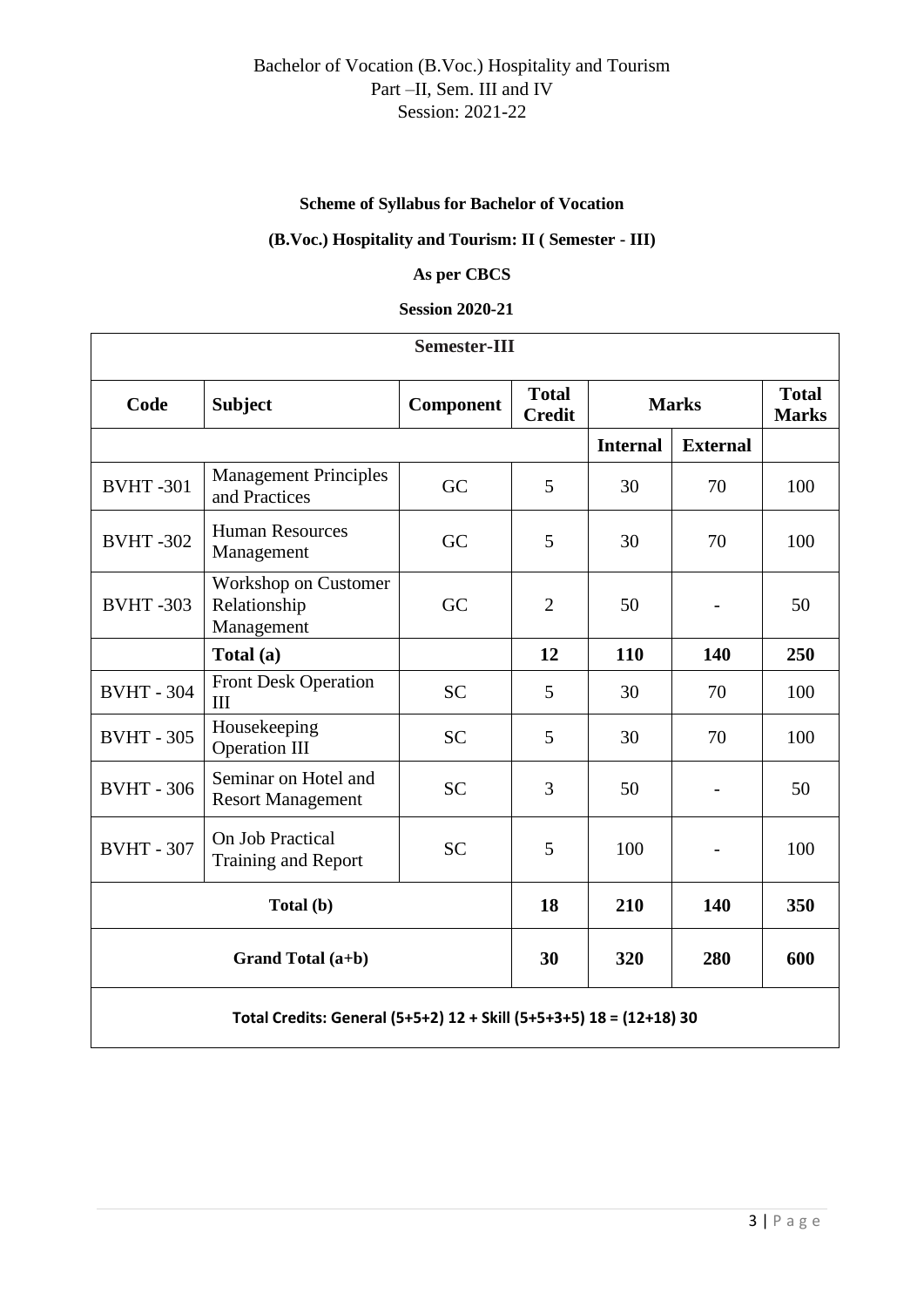**BVHT 301: MANAGEMENT PRINCIPLES AND PRACTICES**

**External Examination: 70 Pass Marks: 35% Credit: 5[4H(L)+1H(P)]**

**Maximum Marks: 100 Time Allowed: 3 Hours Internal Assessment: 30 Teaching Hours: 5 Per Week**

**Instructions for the paper setter:** The paper will be divided into three sections. Section- A and Section- B will be based on Section – A and Section- B of the syllabus respectively. Each of these sections will contain four questions of 10 (Ten) marks each. The students will be required to attempt two questions from each of these sections. Section  $-C$  will be compulsory. It will be based on entire syllabus and will contain 12 short answer type questions of three marks each out of which the students will be required to attempt any 10.

**Instructions for the candidates:** Candidates are required to attempt any two questions from Section A and B each carrying 10 marks and any 10 short answer type questions from section C. Each carrying 3 marks each.

**Course Objective:** This paper is aimed at providing students with a comprehensive understanding of Principles of management.

**Pedagogy:** Group discussion conducted for improving the skills. Online Lectures and online tutorials, Research Based Teaching and Expert lectures from field of legal environment to understand the current scenario. Use of Concerned Articles from Newspapers, journals, online portals and magazines.

### **SECTION - A**

**Introduction to Management**: Meaning, Objectives, Nature, Functions and Management Process.**Evolution of Management Thoughts:**FW Taylor, Henry Fayoland Peter Drucker. Functional Areas of Management.**Planning:** Meaning, Nature and Importance, Steps in Planning, Significance and Types. **Decision making:** Concept and Process, Types of Decision Making, Role of Creativity in Decision Making.

### **SECTION - B**

**Organising:** Concept, Nature, Purpose, Significance and Process of Organising.**Different Organisation Structures:** Line, Line and Staff, Functional and Committee. **Authority and Responsibility:** Delegation and Decentralisation of Authority**. Staffing:** Meaning and Process.**Directing:** Concept, Significance and Limitations of Direction.

**Motivation:** Concept and Importance, Maslow Need Hierarchy Theory. **Leadership:** Concepts and Styles. **Co-ordination:** Concepts, Importance, Cooperation and Co-ordination. **Control:** Concepts, Importance, Tools, Limitations and Process of Control, Essentials of an Effective Control System.

**Course Learning Outcome**: After completing the course, the student shall be able to:

Build an understanding of theoretical framework of principles of management. The course aims to provide basic knowledge to the students about the organisation and management of a business enterprise.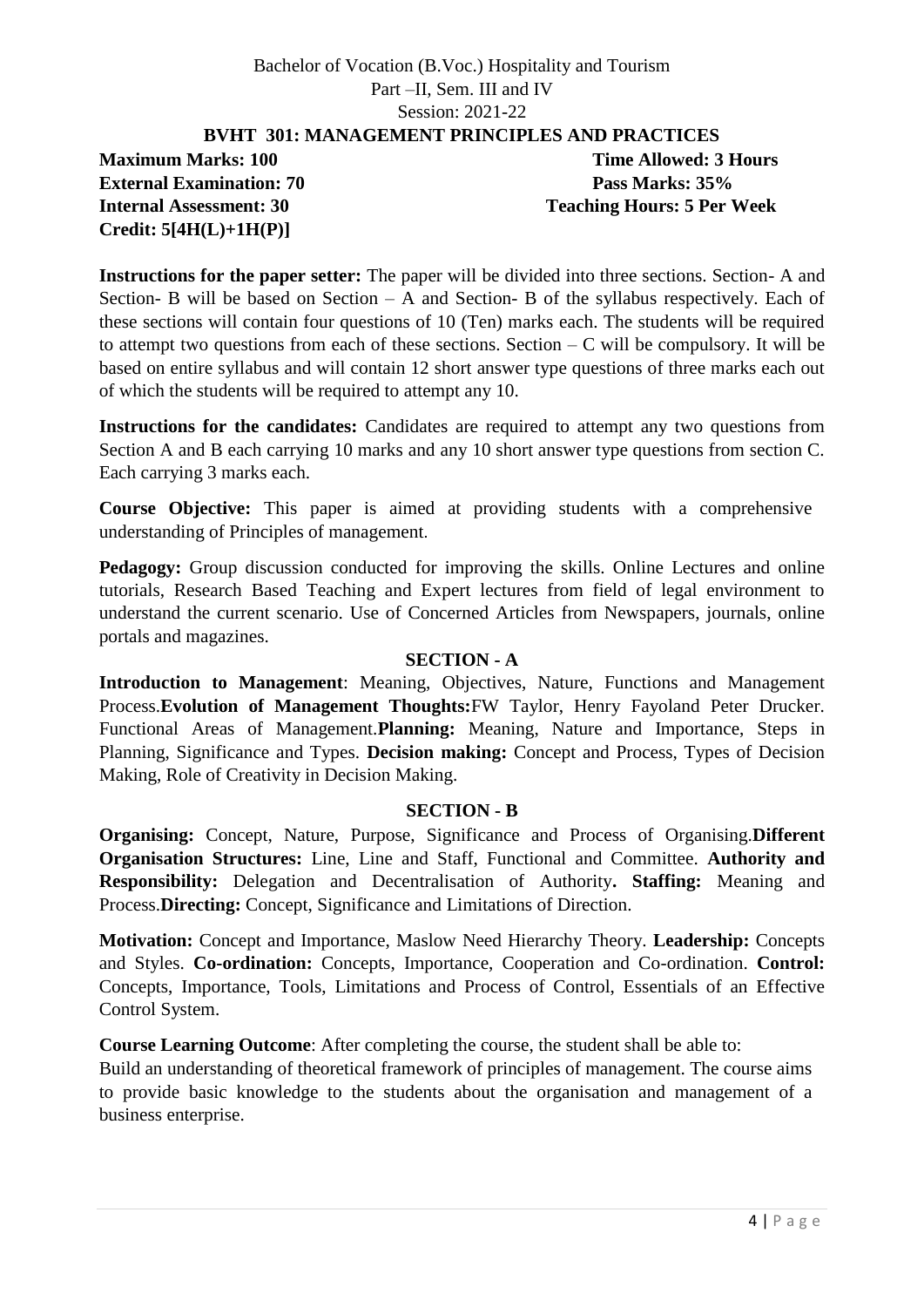- 1. Soundaian Principles of management- MJP Publishers
- 2. Anil Bhatt Management principles, Processess and practices- Oxford University Press.
- 3. Robin, Coutler, Vohra- Management- Person Prentice Hall
- 4. LM Prasad- Principles and Practices of management- Sulatan Chand and Sons
- 5. VSP Rao and V. Hari Krishna- Management- Excel Books
- 6. CB Gupta- Modern Business Organisation and management- Sultan Chand and Sons.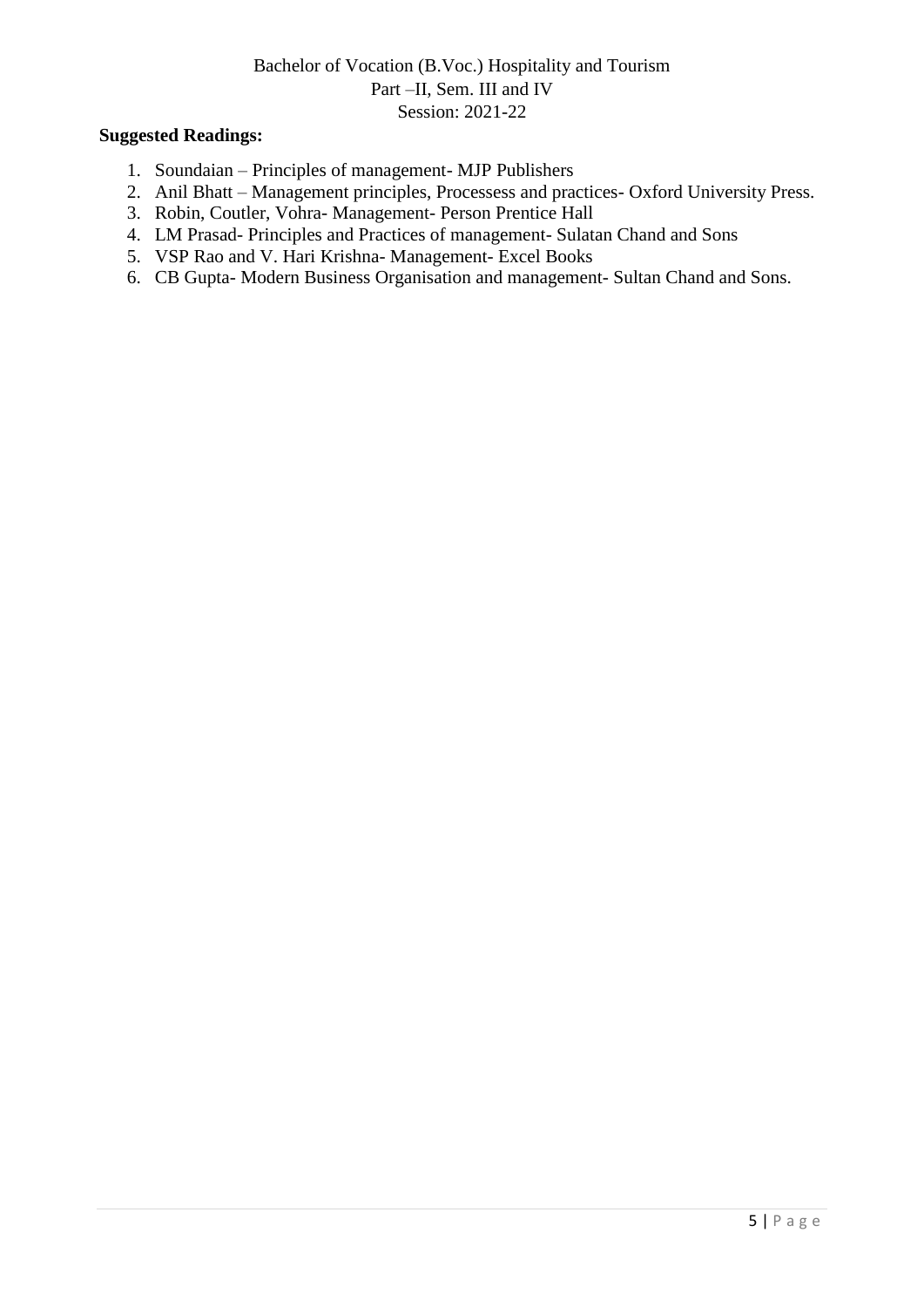### **BVHT 302: HUMAN RESOURCES MANAGEMENT**

**External Examination: 70 Pass Marks: 35% Credit: 5[4H(L)+1H(P)]**

**Maximum Marks: 100 Time Allowed: 3 Hours Internal Assessment: 30 Teaching Hours: 5 Per Week**

**Instructions for the paper setter:** The paper will be divided into three sections. Section- A and Section- B will be based on Section – A and Section- B of the syllabus respectively. Each of these sections will contain four questions of 10 (Ten) marks each. The students will be required to attempt two questions from each of these sections. Section  $-C$  will be compulsory. It will be based on entire syllabus and will contain 12 short answer type questions of three marks each out of which the students will be required to attempt any 10.

**Instructions for the candidates:** Candidates are required to attempt any two questions from Section A and B each carrying 10 marks and any 10 short answer type questions from section C. Each carrying 3 marks each.

**Course Objective:** This paper is aimed at providing students with a comprehensive understanding of the theoretical and applied aspects of human resource practices.

**Pedagogy:** Group discussion conducted for improving the skills. Online Lectures and online tutorials, Research Based Teaching and Expert lectures from field of legal environment to understand the current scenario. Use of Concerned Articles from Newspapers, journals, online portals and magazines.

### **SECTION - A**

**Human Resource Management:** Meaning, Definition and Conceit and Importance, Scope and Objectives of HRM. Evolution of the Concept of HRM, Approaches to HRM, Personal Management V/s Human Resource Management, HRM and Competitive Advantage, Traditional V/s Strategic Human Resource Management. **HRM Methods Problem:** Human Resource Planning, Recruitment and Selection, Job Analysis, Process of Job Analysis, Job Specification, Methods of Job Analysis, Conventional V/s Strategic Planning and Job Evaluation.

### **SECTION - B**

**Job Evaluation and Job Satisfaction:**Job Evaluation, Introduction, Process of Job Evaluation, Job Evaluation Methods. **Various Methods:** Placement, Induction and Internal Mobility Of Human Resource. **Training of Employees:** Need for Training, Objectives, Methods, Training Environment, Areas of Training and Performance Appraisal and its techniques. **Career Planning**: Need and Importance, Objectives Process, Methods of Career Planning Features and Uses Career Development.

**Course Learning Outcome**: After completing the course, the student shall be able to:

To give a conceptual understanding of human resource practices in business organizations.Performance appraisal and career planning techniques.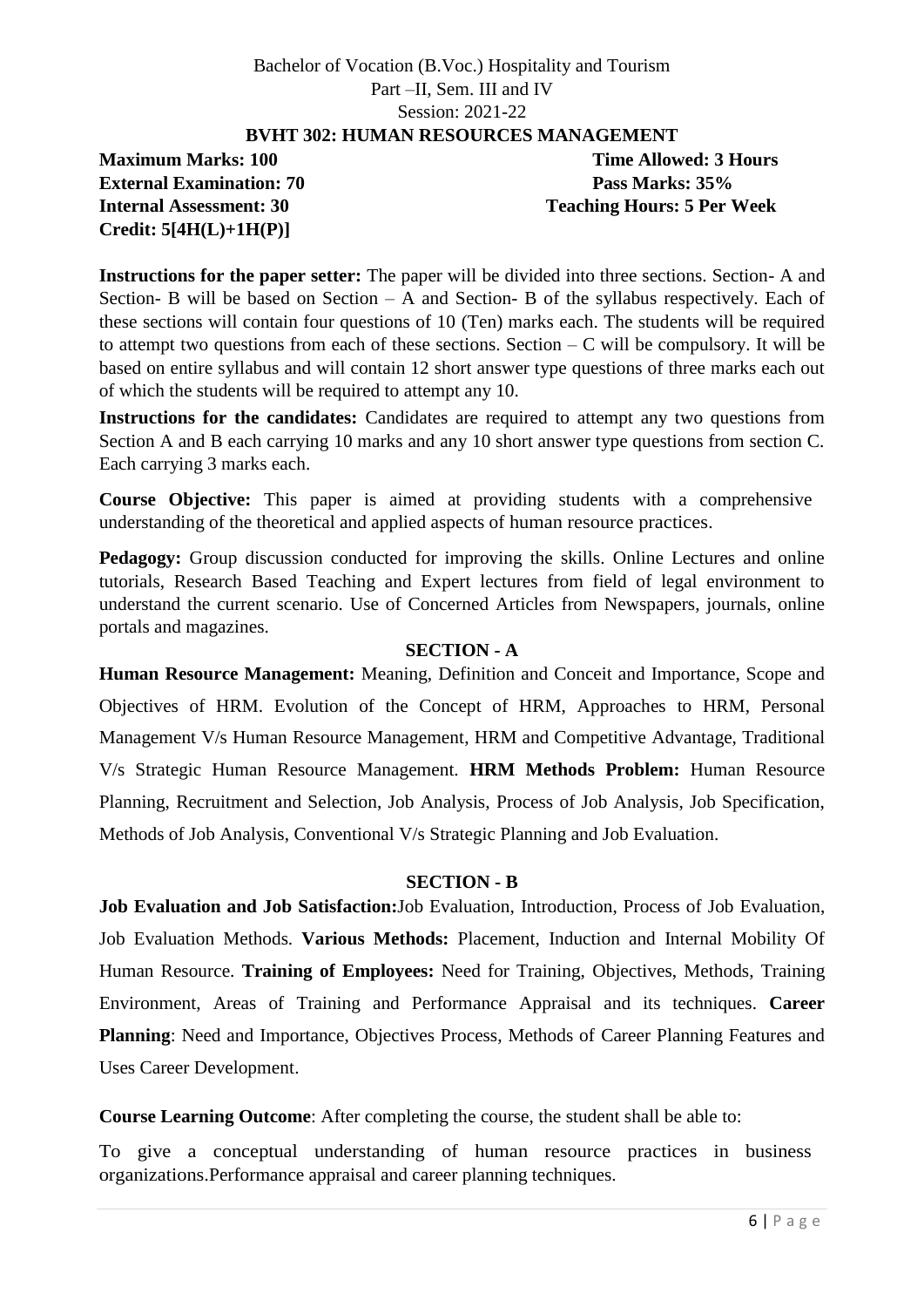- **1.** Human Resource Management- Text and Cases—VSPRao
- **2.** Human Resource Management—Snell, Bohlander
- **3.** Personal Management and Human Resources—VenkataRatnam.Srivasthava.
- **4.** A Hand Book of Personnel Management Practice—DaleYolder.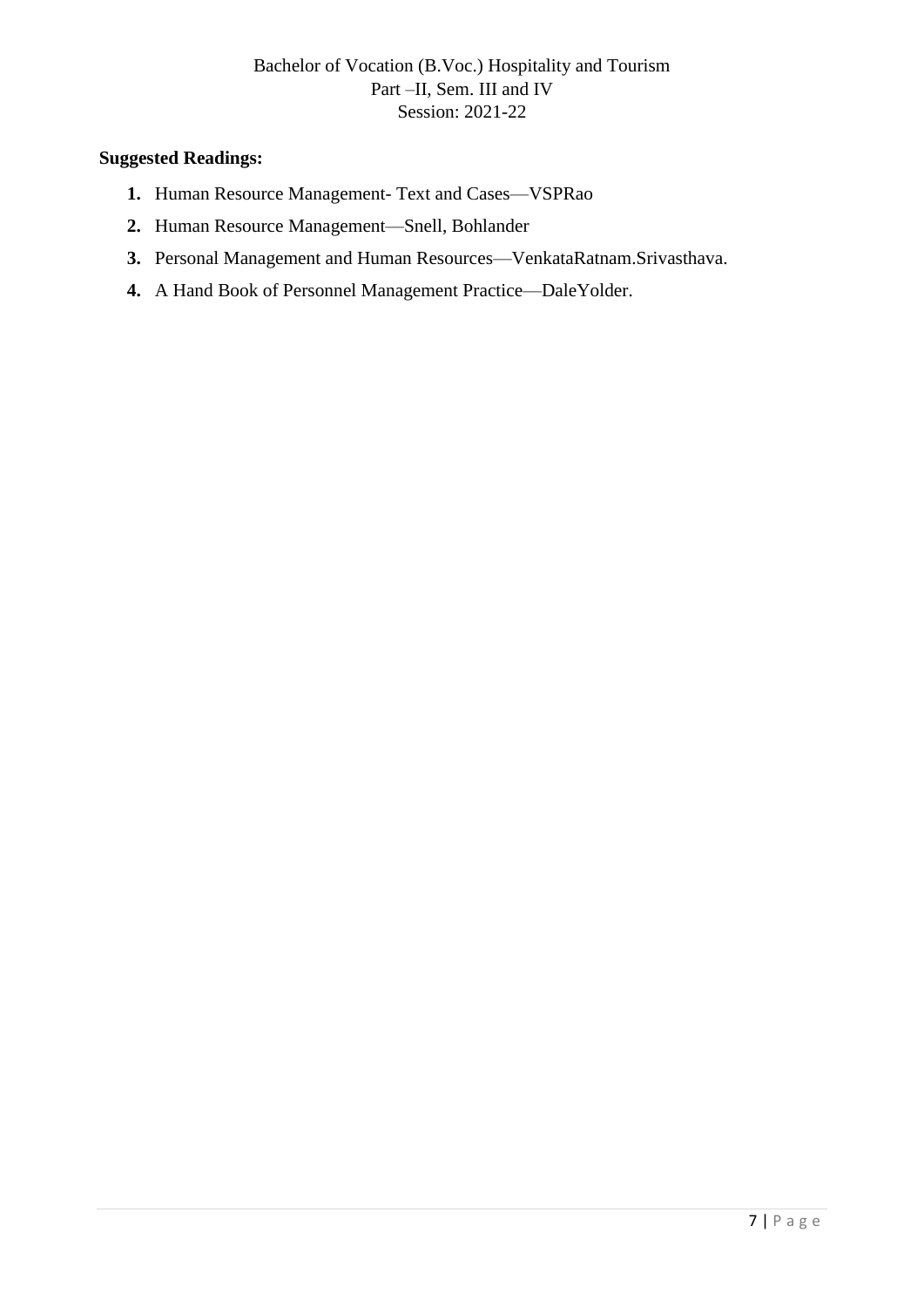### **BVHT 303: WORKSHOP ON CUSTOMER RELATIONSHIP MANAGEMENT Maximum Marks: 50 Pass Marks: 35% Internal Assessment: 50 Teaching Hours: 3 Per Week Credit: 2 [1H(L)+1H(P)]**

**Instructions for the teacher:** Workshop will be in English or Punjabi medium. This course will carry 50 marks which shall be reserved for internal assessment. The internal assessment marks shall be based on factors such as: (a) Report (20 marks), Presentation (20 marks), and Attendance and class Participation (10 marks).

**Instructions for the candidates:** Students will work in a group to prepare a brief write-up due before the start of class covering the case study/ Class Assignment. Question in the case study/ Class Assignment would include the quantitative analysis of the problem solving and decision making**. Students will prepare report which is based on given topic by the concern teacher, which is internally evaluated by same concern teacher**

**Course Objective:** This paper is aimed at providing students with a comprehensive understanding of Customer Relationship Management (CRM) practices.

**Pedagogy:** The instructor is expected to use leading pedagogical approaches in the class room situation, lectures, case study analysis, group discussions, assignment writing and tests, research based methodology, innovative instructional methods, use of technology in the class room and comprehensive assessment practices to strengthen the teaching efforts.

### **SECTION – A**

**CRM Concepts:**Acquiring Customers, Customer Loyalty and Optimizing Customer Relationships, CRM Defined, Success Factors, The Three Levels of Service/ Sales Profiling, Service Level Agreements (SLAS), Creating and Managing Effective SLAS.**CRM In Marketing:**One-To-One Relationship Marketing,Cross Selling andUp Selling,Customer Retention, Behaviour Prediction,Customer Profitability andValue Modeling,Channel Optimization,Event-Based Marketing.,CRM and Customer Service,The Call Centre, Call Scripting,Customer Satisfaction Measurement.**Sales Force Automation:**Sales Process, Activity, Contact,Lead and Knowledge Management, Field Force Automation. ,CRM Links In E-Business.

### **SECTION – B**

**Analytical CRM:**Managing and Sharing Customer Data, Customer Information Databases, Ethics and Legalities of Data Use. **CRM Implementation:**Defining Success Factors, Preparing Business Plan Requirements, Justification and Processes, Choosing CRM Tools, Defining Functionalities, Homegrown Versus Out-Sourced Approaches, Managing Customer Relationships, Conflict, Complacency, Re-Setting.**The CRM Strategy:** Selling CRM Internally, CRM Development Team, Scoping and Prioritizing,Development and Delivery, Measurement.

### **Course Learning Outcomes:**After completing the course, the student shall be able to:

To give an Overview and concept of Customer Relationship Management (CRM) practices in business organizations and strategy Management support System and Management Information System.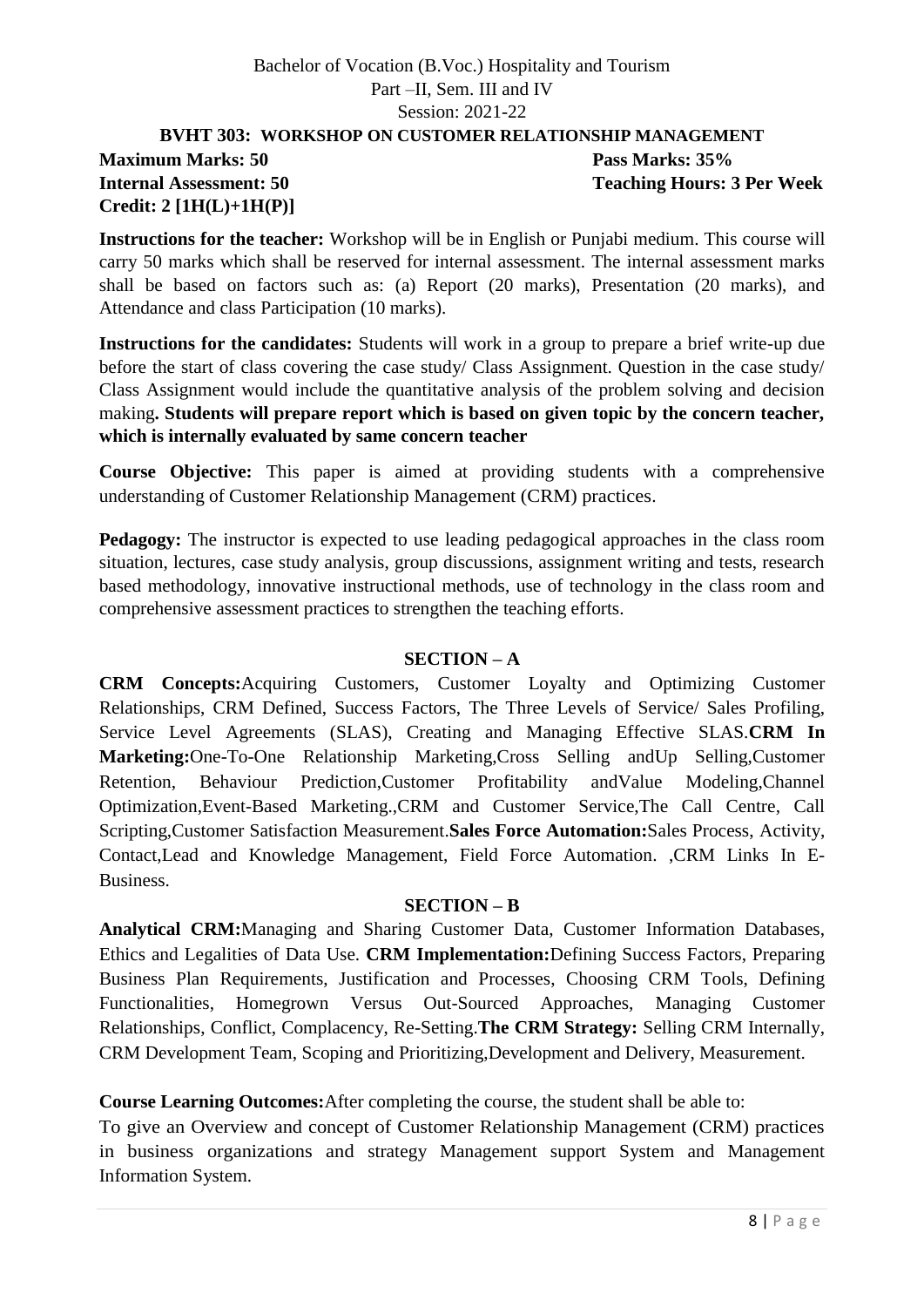- 1. Alok Kumar Rai: Customer Relationship Management: Concepts and Cases (Second Edition), PHI Learning.
- 2. Simon Knox, Adrian Payne, Stan Maklan: Customer Relationship Management,Routledge Inc.
- 3. Bhasin, Customer Relationship Management (Wiley Dreamtech).
- 4. Dyche, Customer relationship management handbook prentice hall.
- 5. Peelan, Customer relationship management prentice hall.
- 6. Kristin Anderson, Carol Kerr: Customer relationship management, McGraw,HillProfessional.
- 7. Chaturvedi, Customer Relationship Management(Excel Books)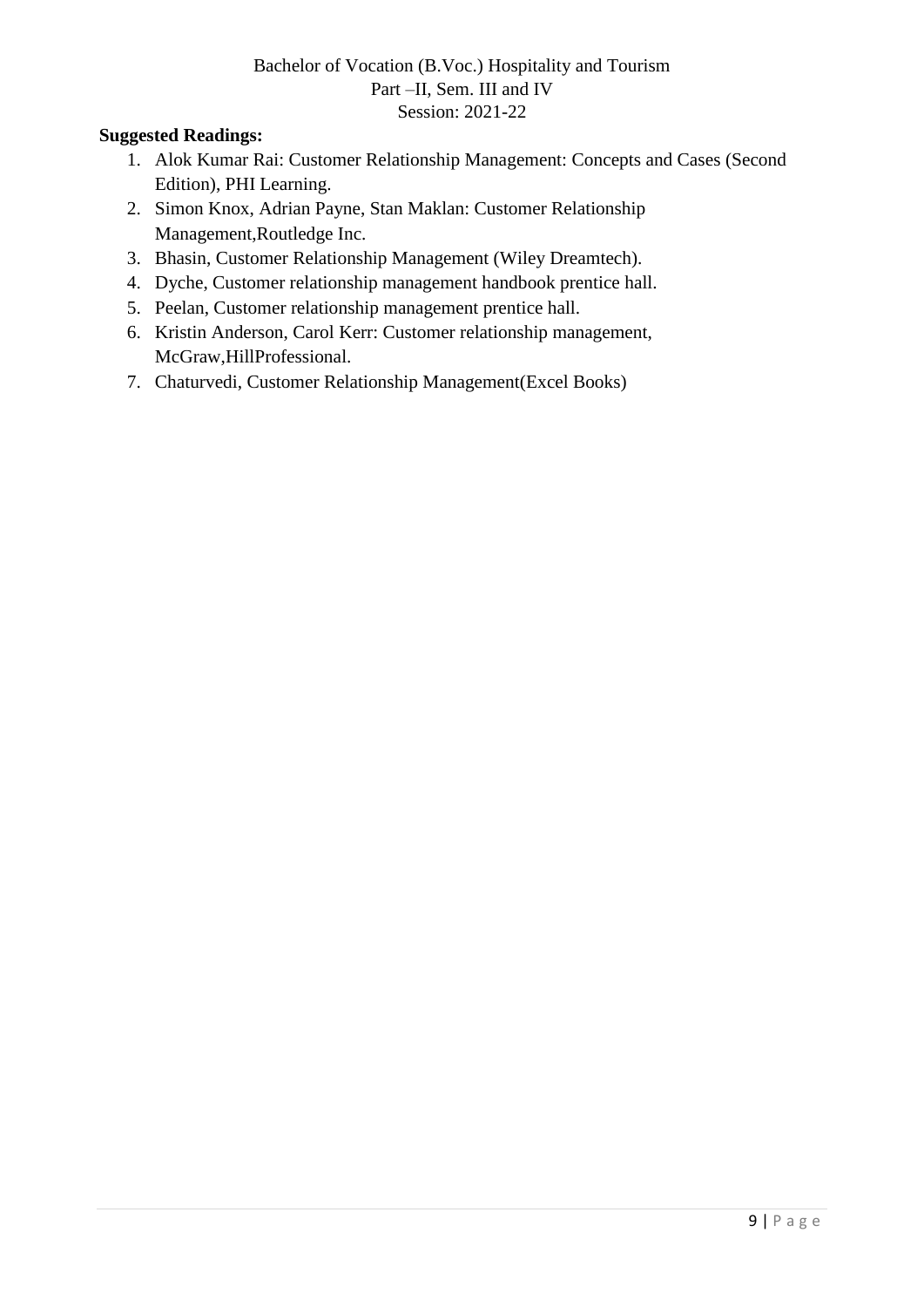### **BVHT 304: FRONT OFFICE OPERATION- III**

**External Examination: 70 Pass Marks: 35% Credit: 5[4H(L)+1H(P)]**

**Maximum Marks: 100 Time Allowed: 3 Hours Internal Assessment: 30 Teaching Hours: 5 Per Week**

**Instructions for the paper setter:** The paper will be divided into three sections. Section- A and Section- B will be based on Section – A and Section- B of the syllabus respectively. Each of these sections will contain four questions of 10 (Ten) marks each. The students will be required to attempt two questions from each of these sections. Section  $-C$  will be compulsory. It will be based on entire syllabus and will contain 12 short answer type questions of three marks each out of which the students will be required to attempt any 10.

**Instructions for the candidates:** Candidates are required to attempt any two questions from Section A and B each carrying 10 marks and any 10 short answer type questions from section C. Each carrying 3 marks each.

**Course Objective:** This paper is aimed at providing students with a comprehensive understanding of the theoretical and applied aspects of front office operations.

**Pedagogy:** Group discussion conducted for improving the skills. Online Lectures and online tutorials, Research Based Teaching and Expert lectures from field of legal environment to understand the current scenario. Use of Concerned Articles from Newspapers, journals, online portals and magazines.

### **SECTION - A**

**Attributes of Front Office**: Personnel's, Coordination of Front Office with Other Departments of the Hotel and Equipment's used (Manual and Automated). **Guest Cycle:** Different Stages of Guest Cycle,Pre-Arrival Procedures and Activities (Preparing an Arrival List, Notification etc.), Procedure for VIP and Group Arrival (Special Arrangements, Meal Coupons etc.), Guest Arrival. **Registration:** Types of Registration (Register, Loose Leaf and Registration Cards), Receiving Guests, Arrival Procedure for Various Categories of Guests (Foreigners Along With C-Forms, Fits- Walk-In with Confirmed Reservation). **Notification of Guest Arrival:** Criteria for Taking Advance (Walk-Ins, Scanty Baggage etc.

### **SECTION - B**

**Reservations:** Introduction, Types of Reservation, Mode of Reservation, Sources of Reservation, Systems of Reservation, Cancellation, Amendments and Overbooking. **Rooms:**  Types of rooms, types of rate and Plans. **Communication in Hotels:** Importance of Effective Communication in Hotel Industry, Telephone Communication, Good Telephone Techniques and Communication Skills.

### **Practical Tasks:**

- Facilitate a smooth stay for the guest at Hotel.
- Attend to guest queries.
- Handle the guest Complaint.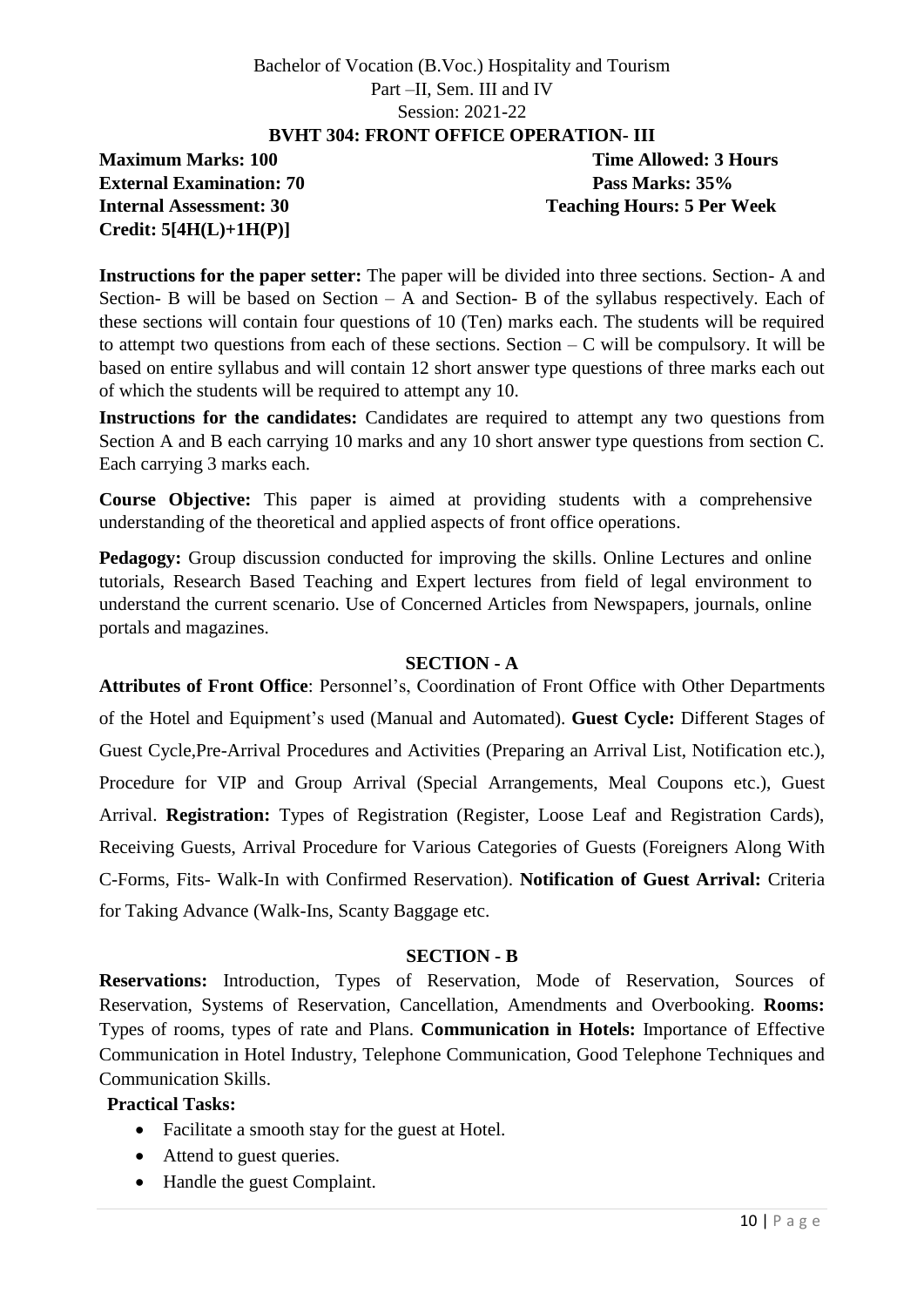- Maintain IPR of organization and customers
- Train and supervisor front office staff.
- Communicate with customers and colleagues
- Follow gender and age sensitive service practices.
- Maintain standard of etiquette and hospitable conduct
- Maintain customer centric service orientation

**Course Learning Outcome**: After completing the course, the student shall be able to:

To provide basic knowledge of Front Office Organization and Hierarchy. Provide awareness about the guest check-in and checkout process, Customer, Centric Service, Customer service and Handling customer requests

- 1. Front Office Operations Colin Dix, Chris Baird · Professional Hotel Front Office Management – AnutoshBhakta
- 2. Front Office Operations and Management Ahmed Ismail (Thompson Delmar)
- 3. Managing Front Office Operations MichealKasavana and brooks ·
- 4. Principles of Front Office Operations Sue Baker andJermyHuyton
- 5. Practical Aspects of Hotel Guest Cycle-Pre Arrival Stage-Hardaman Singh Bhinder (Prowess Publisher)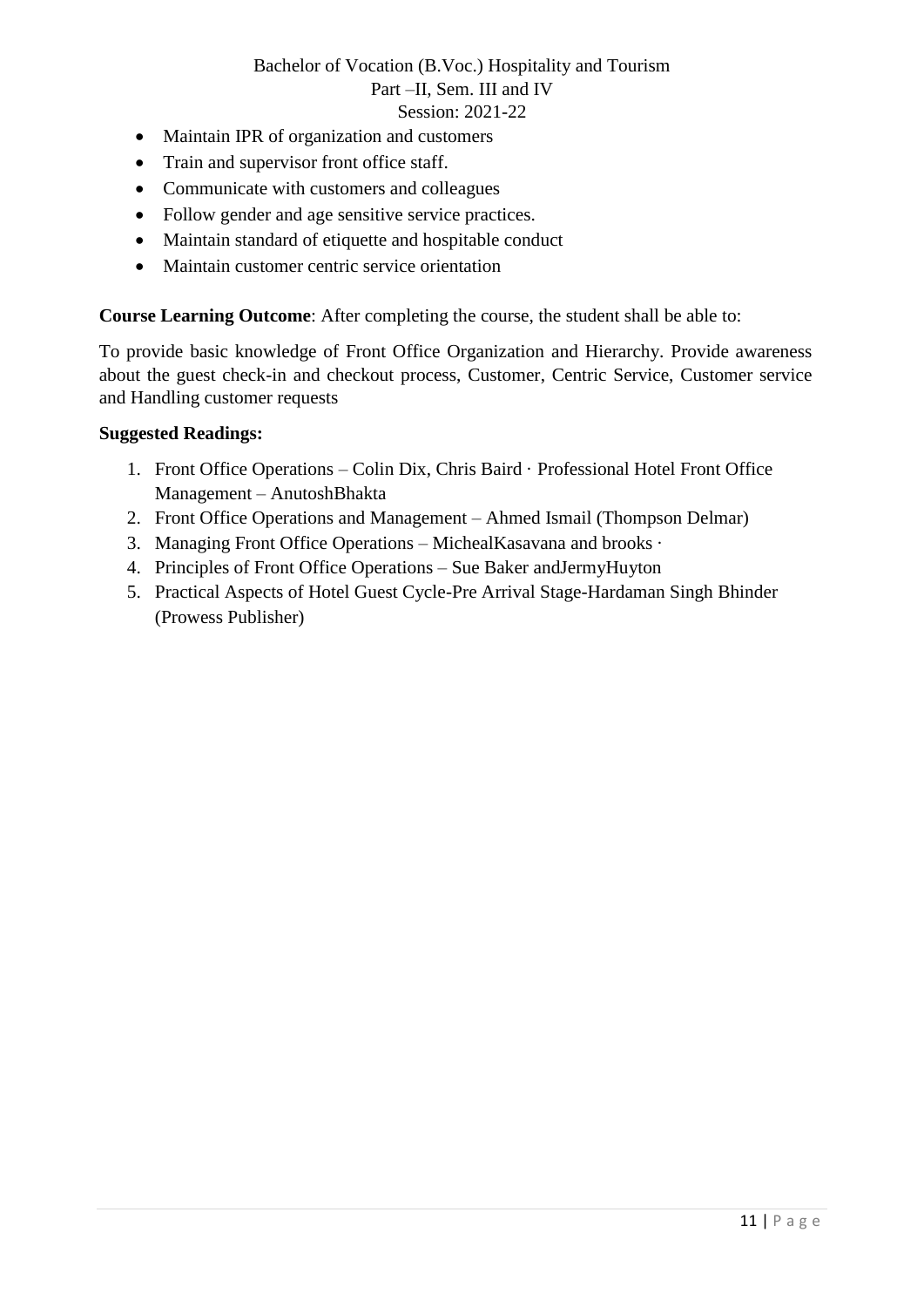### **BVHT 305: HOUSEKEEPING OPERATION III**

**Maximum Marks: 100 Time Allowed: 3 Hours External Examination: 70 Pass Marks: 35% Credit: 5[4H(L)+1H(P)]**

**Internal Assessment: 30 Teaching Hours: 5 Per Week**

**Instructions for the paper setter:** The paper will be divided into three sections. Section- A and Section- B will be based on Section – A and Section- B of the syllabus respectively. Each of these sections will contain four questions of 10 (Ten) marks each. The students will be required to attempt two questions from each of these sections. Section  $-C$  will be compulsory. It will be based on entire syllabus and will contain 12 short answer type questions of three marks each out of which the students will be required to attempt any 10.

**Instructions for the candidates:** Candidates are required to attempt any two questions from Section A and B each carrying 10 marks and any 10 short answer type questions from section C. Each carrying 3 marks each.

**Course Objective:** This paper is aimed at providing the basic knowledge of Housekeeping Operations.

**Pedagogy:** Group discussion conducted for improving the skills. Online Lectures and online tutorials, Research Based Teaching and Expert lectures from field of legal environment to understand the current scenario. Use of Concerned Articles from Newspapers, journals, online portals and magazines.

### **SECTION - A**

**Beds and Mattresses:** Types,Security, Types Of Keys, Computerised Key Card and Handling of Keys in Housekeeping. **Security:** Security Measures Adopted by Different Hotels, Procedures to Handle Key Thefts, Lost Property and Other Valuables. **Health and Safety:** Fire and Personal Injury, Accidents and Prevention, Prevention of Fire, Fire Emergencies and First Aid. **Room Layout and Guest Supplies:** Standard Room, VIP Room and Guest's Special Request.

### **SECTION - B**

**Elements of Interior of Decoration:** Colour, Pattern, Texture, Furniture and Other Furnishing, Lighting and Ventilation. **Uniforms:** Advantages of Providing Uniforms to Staff, Issuing and Exchange of Uniforms, Type of Uniforms Selection and Designing of Uniforms and Layout of and the Uniform Room. **Sewing Room:** Activities and Areas to be Provided and Equipment Provided. **Linen Room:** Activities of the Linen Room, Layout and Equipment in the Linen Room.

### **Practical Tasks:**

- Maintain IPR of organization and customers
- Train and supervisor Housekeeping staff.
- Communicate with customers and colleagues
- Follow gender and age sensitive service practices.
- Attend to Guest queries
- Maintain Health and hygiene
- Maintain the safety at work place
- Maintain customer centric service orientation

**Course Learning Outcome**: After completing the course, the student shall be able to: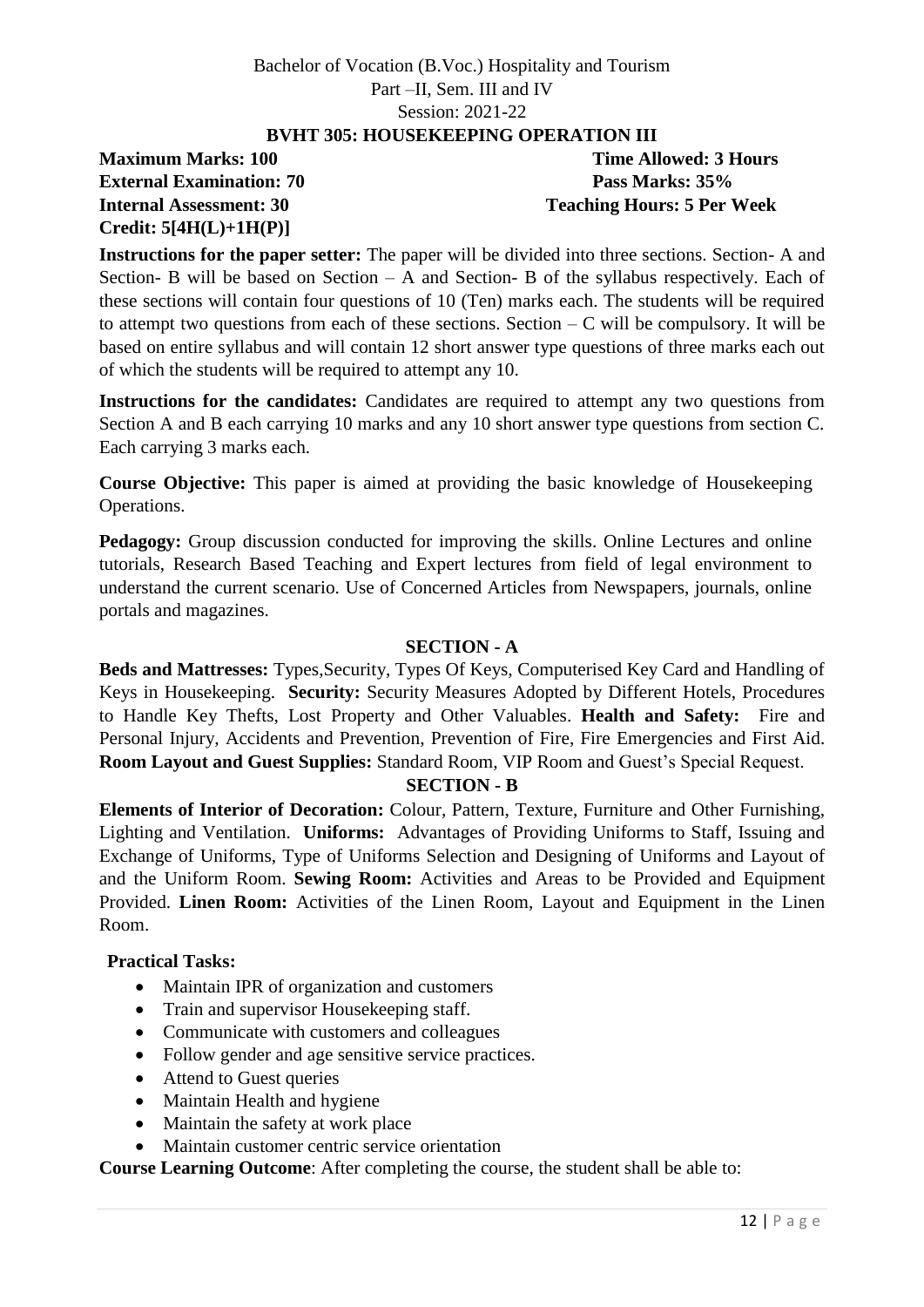To provide basic knowledge of Role of Housekeeping in Guest Satisfaction and Repeat Business, Customer- Centric Service, Customer service and Handling customer requests. Identifying Housekeeping Responsibilities and Personality Traits of housekeeping Management

- 1. Hotel Hostel and Hospital Housekeeping –by Joan C Branson and Margaret Lennox, ELBS with Hodderand Stoughton Ltd. ·
- 2. Hotel House Keeping A Training Manual by Sudhir Andrews, Tata McGraw · Hill publishing company limited New Delhi. ·
- 3. Hotel Housekeeping Operations and Management by Raghubalan, Oxford · University Press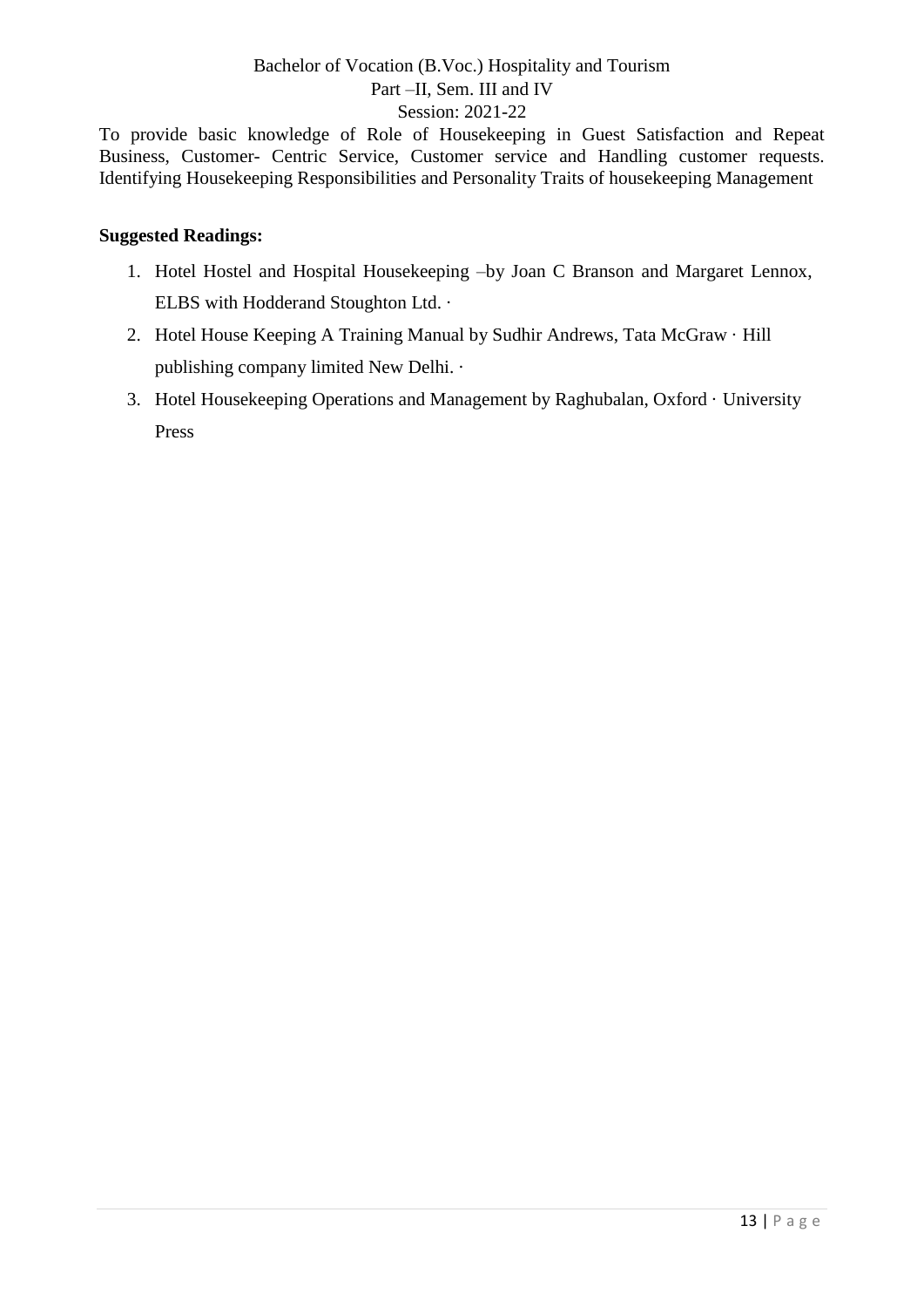### Bachelor of Vocation (B.Voc.) Hospitality and Tourism Part –II, Sem. III and IV Session: 2021-22 **BVHT 306: SEMINAR ON HOTEL AND RESORT MANAGEMENT**

# **Maximum Marks: 50 Pass Marks: 35% Credit: 3 [2H(L)+1H(P)]**

**Internal Assessment: 50 Teaching Hours: 3 Per Week** 

**Instructions for the Teacher:** Seminar will be in English or Punjabi medium. This course will carry 50 marks which shall be reserved for internal assessment. The internal assessment marks shall be based on factors such as: (a) Report (20 marks), Presentation (20 marks), and attendance and class participation (10 marks).

**Instructions for the candidates:** Students will work in a group to prepare a brief write-up due before the start of class covering the case study/ Class Assignment. Question in the case study/ Class Assignment would include the quantitative analysis of the problem solving and decision making**. Students will prepare report which is based on given topic by the concern teacher, which is internally evaluated by same concern teacher**

**Course Objective:** This paper is aimed at providing the basic knowledge of hotel and resort management.

**Pedagogy:** Group discussion conducted for improving the skills to Organisational behaviour. Online Lectures and online tutorials, Research Based Teaching and Expert lectures from field of Organisational behaviour and motivation of employees to better understanding of basics of hospitality service. Use of Concerned Articles from Newspapers, journals, online portals and magazines.

### **SECTION - A**

**Introduction**: Hotel and Resort, Size and Scope of Hotel Industry, Principles and Concepts of Hotel and its Objectives and Types of Plan. **Approvals:**License,Permits and Regulatory Condition and Guidelines for Hotel Resort Management, Historical Perspective, Indian Scenario and Basic Characteristics. **Phases of Resort Planning and Development**: Trends and Factors in Developed Tourist Markets, Leading to Growth to Resort Concept, Basic Element of a Resort Complex, Lodging Facilities, Dining and Drinking Facilities, Family Oriented Services, and Entertainment Services. **Recent Challenges:** Resort Management External Challenges for Resort Management, Changing Market and Competitive Conditions, Internal Challenges for Resort Management, Planning and Financial Management, Planning Process and Phases of Resort Development.

### **SECTION - B**

**Hotel Operations:** Brief Account of Hotel Operations, Front Office and Back Office Areas, Public and Private Areas, Food and Beverage Operations, Food Production and Service. **Housekeeping Operations**:OrganisationalStructure and Functions, Major Departments, Use of Information Technologyin Hotel Industry,AthithiDevoBhavah.**Marketing Issues**: For Resorts, Place Marketing and Destination Image Formation. **Cluster Theory Marketing**: Changing Product Emphasis, Marketing Changing Seasons and Seasonality Management Strategies. **Health and Safety:** Carry out Accident Reporting, Investigation and Analysis Develop Emergency Preparedness Plans, Follow and Guide Team Members in Following the Safe Procedures for Overhead Protection, Team Members in Fire Prevention and Firefighting, The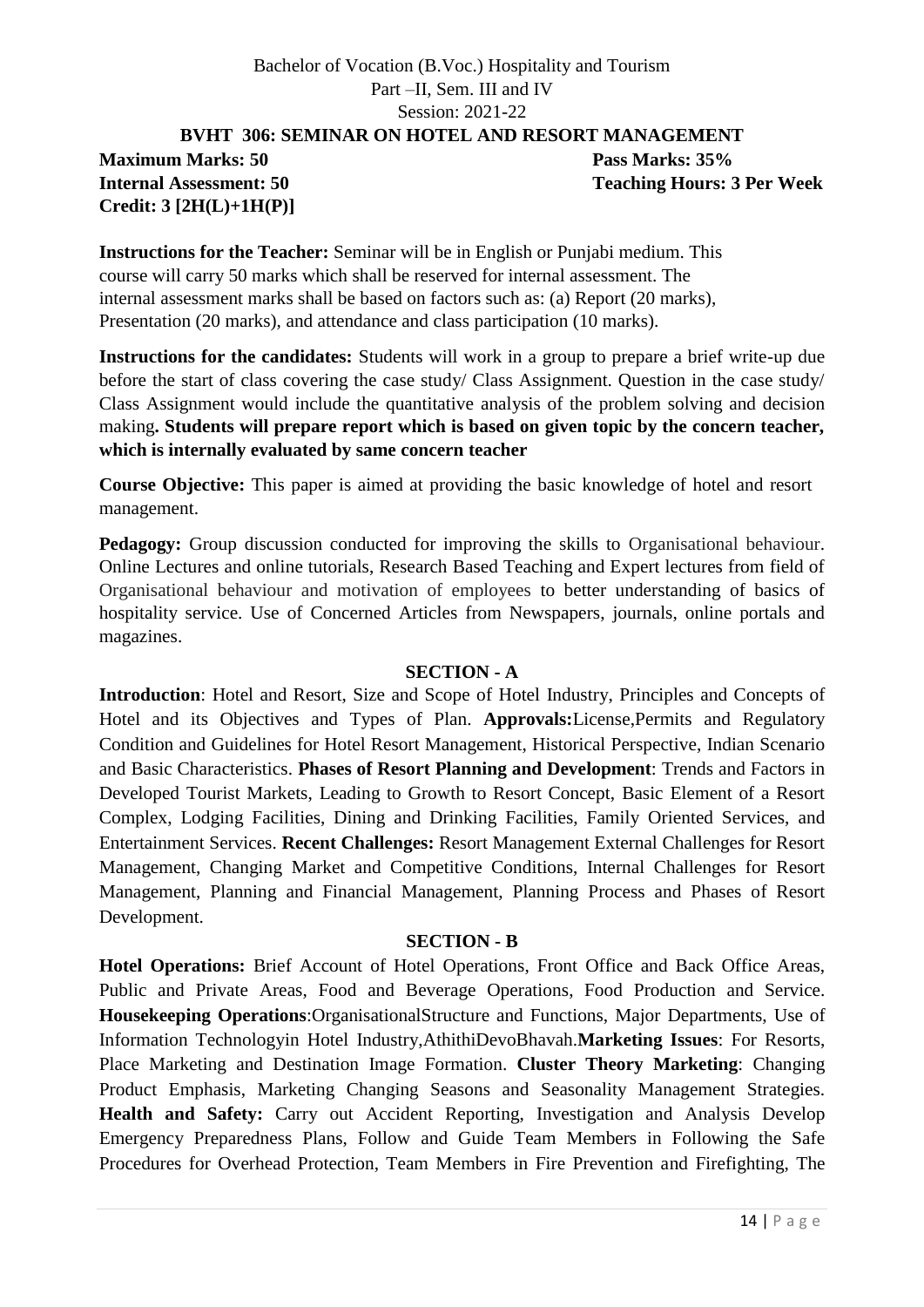Work Permit Systems, The Procedures Related Hazardous Waste, In Operational Control Procedures, Practicing the Measures to Protect Noise Quality, Air Quality and Water Quality.

**Course Learning Outcomes:**After completing the course, the student shall be able to:

To provide basic knowledge of Role of Housekeeping in Guest Satisfaction and Repeat Business, Customer- Centric Service, Customer service and Handling customer requests. Identifying Housekeeping Responsibilities and Personality Traits of housekeeping Management

- 1. Peter E Murphy (2007), The Business of Resort Management, Butterworth
- 2. Heinemann Robert Christie Mill (2008), Resorts Management and Operations, Wiley.
- 3. JagmohanNegi (2008), Hotel, Resort and Restaurant: Planning, Designing and Construction, Kanishka Publications, New Delhi.
- 4. Percy K Singh (2006), Hotel Lodging, Restaurant and Resort Management, Kanishka Publications, New Delhi.
- 5. Chuck Y Gee (1996), Resort Development and Management, AHMA, USA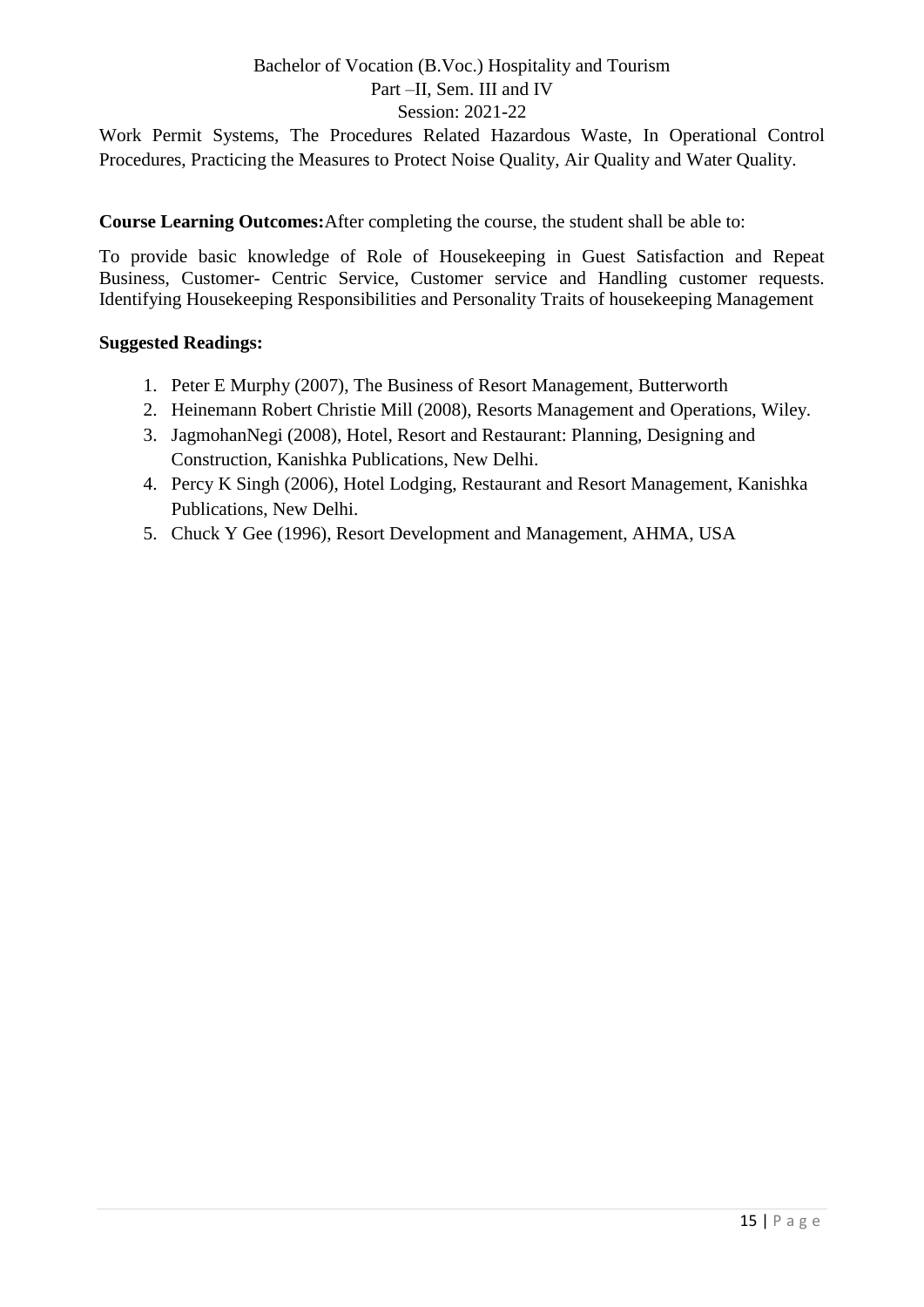# **BVHT 307: ON JOB PRACTICAL TRAINING AND REPORT Credit: 5**

Project Report

External and internal evaluation: 50 marks

Every student is required to take up a training report in his/her relevant area of specialization.

Evaluation Process:The project shall be carried out under the supervision of faculty member and instructor in the industry. The project report shall be signed by both the instructor and the faculty member.

Presentation on Project Report

Internal evaluation : 50 marks

The student is required to give presentation the project report in his/her relevant area of specialization with help of PowerPoint presentation.

Evaluation Process:Presentation shall be carried under the supervision of faculty of concern subject in the college after the training.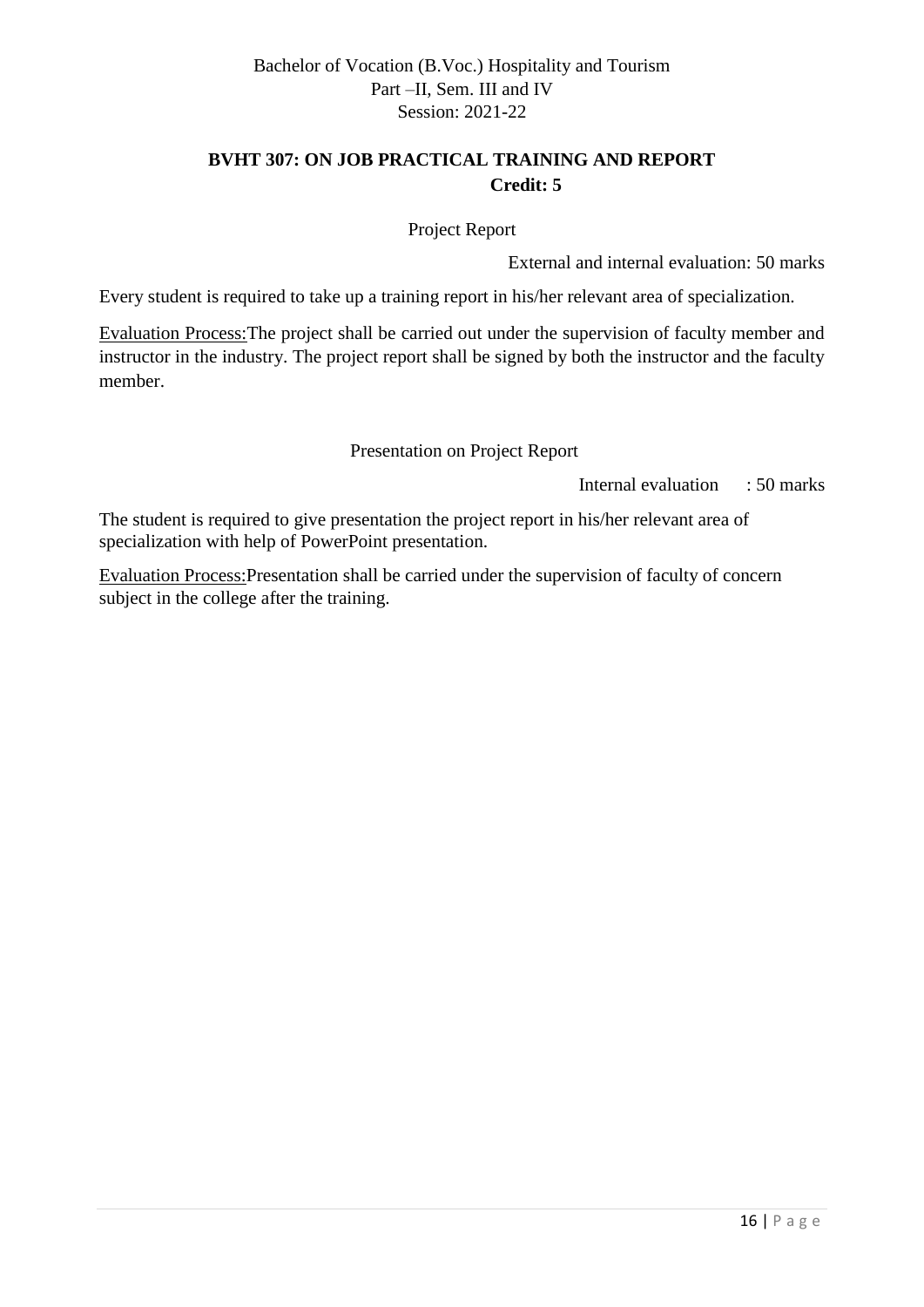# Scheme of Syllabus for Bachelor of Vocation

# (B.Voc.) Hospitality and Tourism: II ( Semester - IV)

### As per CBCS

### Session 2021-22

| Semester-IV     |                                         |           |                 |              |                          |                       |  |  |  |  |
|-----------------|-----------------------------------------|-----------|-----------------|--------------|--------------------------|-----------------------|--|--|--|--|
| Code            | Subject                                 | Component | Total<br>Credit | <b>Marks</b> |                          | Total<br><b>Marks</b> |  |  |  |  |
|                 |                                         |           |                 | Internal     | External                 |                       |  |  |  |  |
| <b>BVHT-401</b> | Personality<br>Development              | GC        | $\overline{4}$  | 15           | 35                       | 50                    |  |  |  |  |
| <b>BVHT-402</b> | <b>Basic of Computer</b><br>Application | GC        | $\overline{4}$  | 15           | 35                       | 50                    |  |  |  |  |
| <b>BVHT-403</b> | Workshop on French                      | GC        | $\overline{4}$  | 50           |                          | 50                    |  |  |  |  |
|                 | Total (a)                               |           | 12              | 80           | 70                       | 150                   |  |  |  |  |
| <b>BVHT-404</b> | <b>Tourism Management</b>               | <b>SC</b> | $\overline{4}$  | 30           | 70                       | 100                   |  |  |  |  |
| <b>BVHT-405</b> | <b>Front Desk Operation</b><br>IV       | <b>SC</b> | $\overline{4}$  | 30           | 70                       | 100                   |  |  |  |  |
| <b>BVHT-406</b> | Housekeeping<br><b>Operation IV</b>     | <b>SC</b> | $\overline{4}$  | 30           | 70                       | 100                   |  |  |  |  |
| <b>BVHT-407</b> | Seminar onIndian<br>Society and Culture | <b>SC</b> | $\overline{2}$  | 50           | $\overline{\phantom{a}}$ | 50                    |  |  |  |  |
| <b>BVHT-408</b> | On Job Practical<br>Training and Report | <b>SC</b> | $\overline{4}$  | 100          |                          | 100                   |  |  |  |  |
|                 | Total (b)                               |           | 18              | 240          | 210                      | 450                   |  |  |  |  |
|                 | Grand Total $(a+b)$                     |           | 30              | 320          | 280                      | 600                   |  |  |  |  |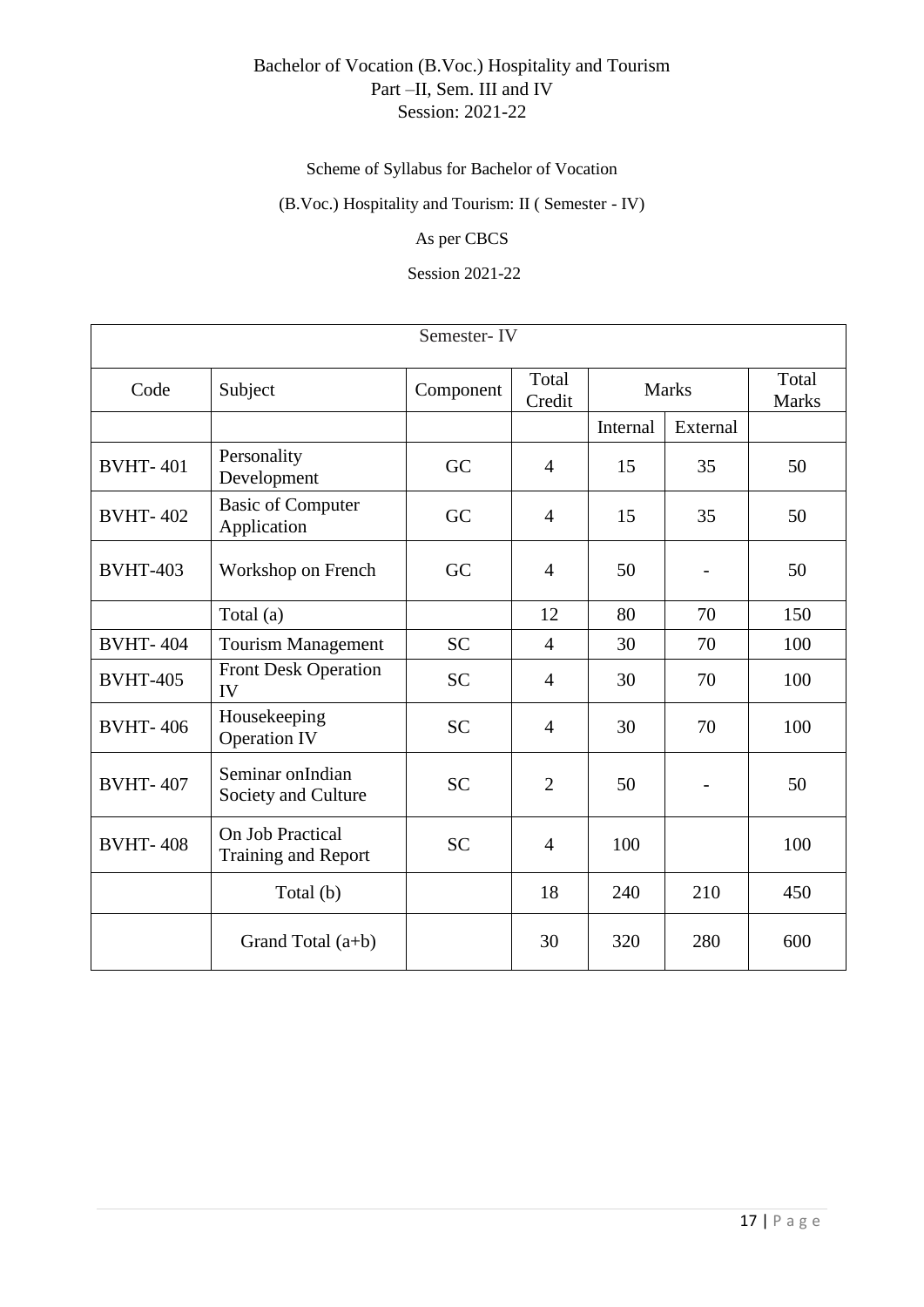### **BVHT 401: PERSONALITY DEVELOPMENT**

# **Maximum Marks: 50 Time Allowed: 3 Hours External Examination: 35 Pass Marks: 35% Credit: 4[3H(L)+1H(P)]**

**Internal Assessment: 15 Teaching Hours: 5 Per Week**

**Instructions for the paper setter:** The paper will be divided into three sections. Section- A and Section- B will be based on Section – A and Section- B of the syllabus respectively. Each of these sections will contain four questions of 10 (Ten) marks each. The students will be required to attempt two questions from each of these sections. Section  $-C$  will be compulsory. It will be based on entire syllabus and will contain 12 short answer type questions of three marks each out of which the students will be required to attempt any 10.

**Instructions for the candidates:** Candidates are required to attempt any two questions from Section A and B each carrying 10 marks and any 10 short answer type questions from section C. Each carrying 3 marks each.

**Course Objective:** This paper is aimed at providing students with a comprehensive understanding of the theoretical and applied aspects of Personality Development.

**Pedagogy:** Group discussion conducted for improving the skills. Online Lectures and online tutorials, Research Based Teaching and Expert lectures from field of legal environment to understand the current scenario. Use of Concerned Articles from Newspapers, journals, online portals and magazines.

### **SECTION - A**

**Personality Development:** Self Analysis, SWOT Analysis, Who am I, Attributes, Importance of Self Confidence, Self Esteem. **Creativity:** Out of Box Thinking and Lateral Thinking. **Attitude:** Factors Influencing Attitude, Challenges and Lessons from Attitude, **Etiquette**: Business, Interview, Business Dress, Email and Importance of Etiquettes.

### **SECTION - B**

**Motivation:** Factors of Motivation, Self-Talk, Intrinsic and Extrinsic Motivators. **Goal Setting**:Wish List, SMART Goals, Blue Print for Success, Short Term, Long Term and Life Time Goals. **Time Management**: Value of Time, Diagnosing Time Management, Weekly Planner to Do List, Prioritizing Work. Extempore

# **Practical Tasks:**

- Presentation
- Interview Preparations
- Group Discussion

**Course Learning Outcome**: After completing the course, the student shall be able to:

Build an understanding of theoretical framework of personality development. It shall enhance holistic development of students and improve their employability skills. It shall develop communication and problem solving skills. It shall re-engineer attitude and explained its influence on behavior.

- 1. Covey Sean, Seven Habits of Highly Effective Teens, New York, Fireside Publishers, 1998.
- 2. Carnegie Dale, How to win Friends and Influence People, New York: Simon and Schuster, 1998.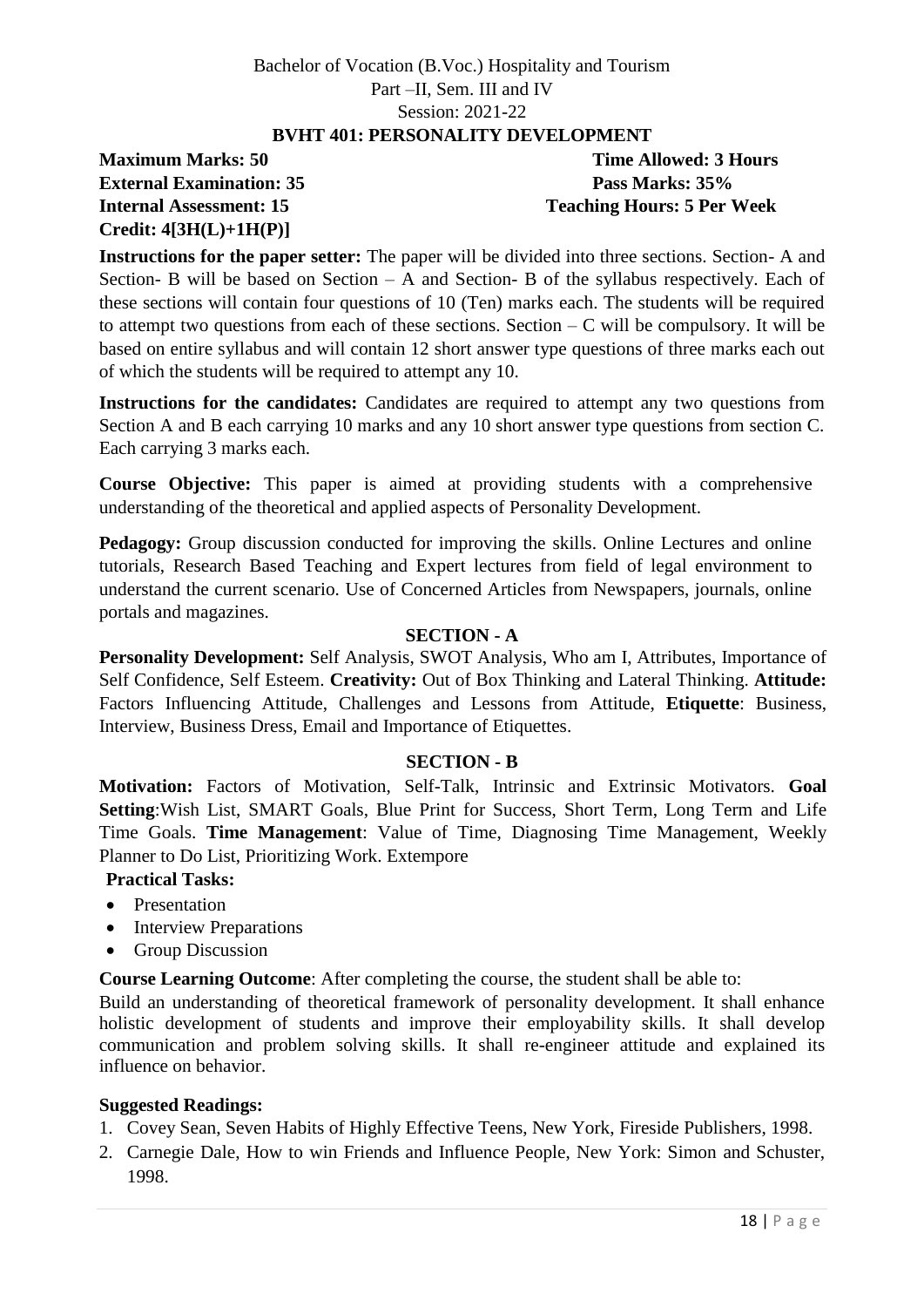- 3. Singh Parampreet and Kaur Harleen, Business Communication Skills, Fount Publishers, LLP, India, 2019,  $(1<sup>st</sup> Ed)$
- 4. Thomas A Harris, I am ok, You are ok , New York-Harper and Row, 1972.
- 5. Daniel Coleman, Emotional Intelligence, Bantam Book, 2006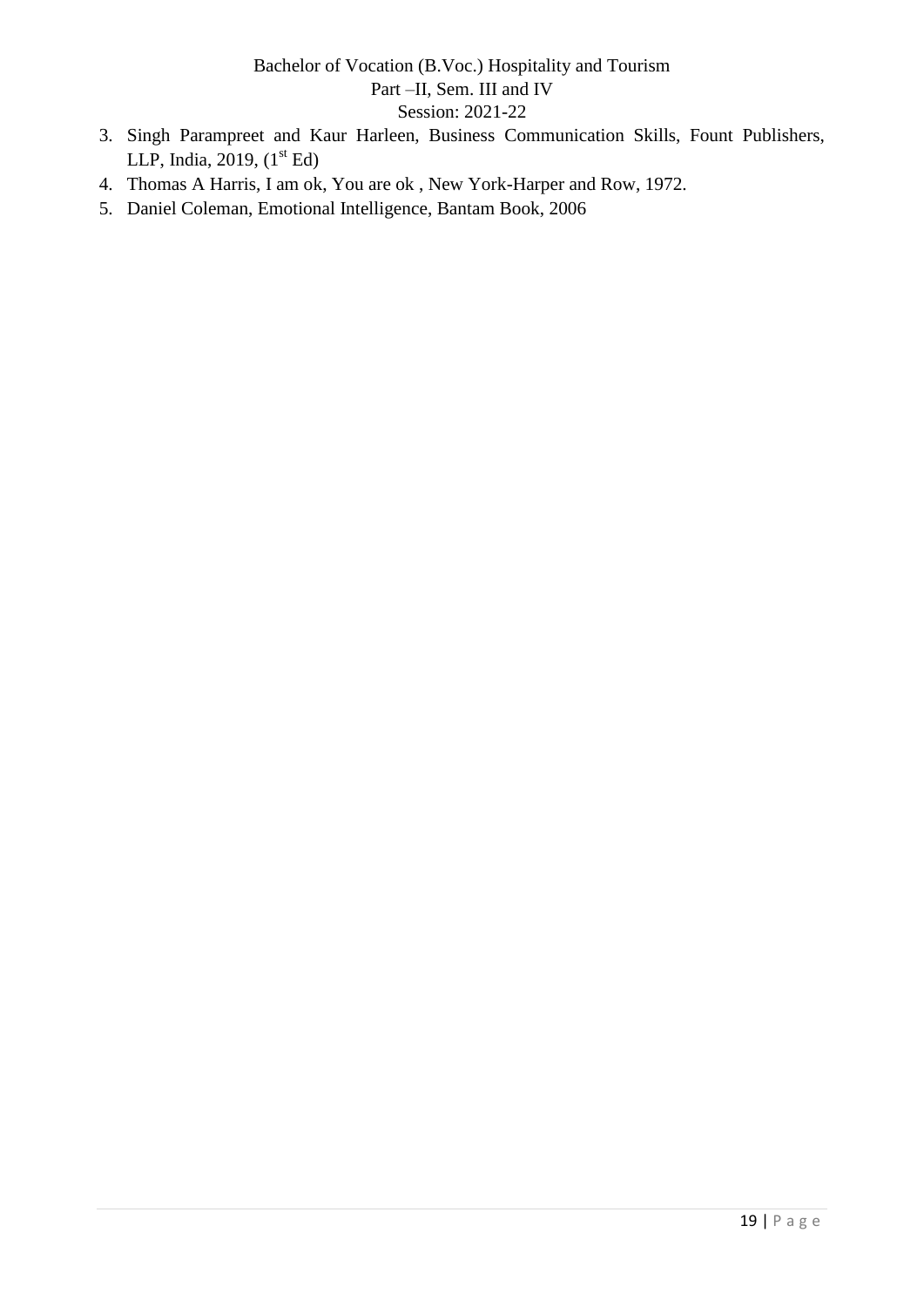### **BVHT 402: BASIC OF COMPUTER APPLICATION**

# **External Examination: 35 Pass Marks: 35% Credit: 4[3H(L)+1H(P)]**

**Maximum Marks: 50 Time Allowed: 3 Hours Internal Assessment: 15 Teaching Hours: 5 Per Week**

**Instructions for the paper setter:** The paper will be divided into three sections. Section- A and Section- B will be based on Section – A and Section- B of the syllabus respectively. Each of these sections will contain four questions of 10 (Ten) marks each. The students will be required to attempt two questions from each of these sections. Section  $-C$  will be compulsory. It will be based on entire syllabus and will contain 12 short answer type questions of three marks each out of which the students will be required to attempt any 10.

**Instructions for the candidates:** Candidates are required to attempt any two questions from Section A and B each carrying 10 marks and any 10 short answer type questions from section C. Each carrying 3 marks each.

**Course Objective:** This paper is aimed at providing students with a comprehensive understanding of the basic knowledge of computers and software's.

**Pedagogy:** Group discussion conducted for improving the skills. Online Lectures and online tutorials, Research Based Teaching and Expert lectures from field of legal environment to understand the current scenario. Use of Concerned Articles from Newspapers, journals, online portals and magazines.

### **SECTION - A**

**Computer fundamentals:** Information Concepts and Processing, Definition, Characteristic, Need, Quality and Value of Information, Elements of Computer System and Limitations of Computers. **Hardware:**Features and Uses, Components, Generations of Computers, Primary and Secondary Storage Concepts. **Data Entry**: Devices and Data Processing. **Software Concepts:** System Software, Application Software, Language Classification, Compilers and Interpreters. Operating System (Window)

### **SECTION - B**

**Ms-Word:**Introduction to Microsoft Word, Basic Editing, Formatting, Templates, Working With Graphics and Pictures, Tables, Desktop Publishing, Mail Merge, Proofing, Printing, and Publishing, Comparing, Merging, and Protecting Documents

**Ms-Excel:** Introduction to MS Excel, Worksheets and Workbooks, Entering Data and Texts into MS Excel, Formatting a Worksheet, Adding Elements to a Workbook, Charts, Formulas and Calculations, Statistical Functions, Cell Protection, Charts, Reports, Dashboards and Widgets.

**Course Learning Outcome**: After completing the course, the student shall be able to:

The basic objective of the course is to introduce the students to the world of computers and computer technology. To introduce the students to the basic concepts of operating systems, World Processing, Database, presentations and Networking.

### **Suggested Readings:**

1. P.K. Sinha and P. Sinha,Foundations of Computing,

2. BPB.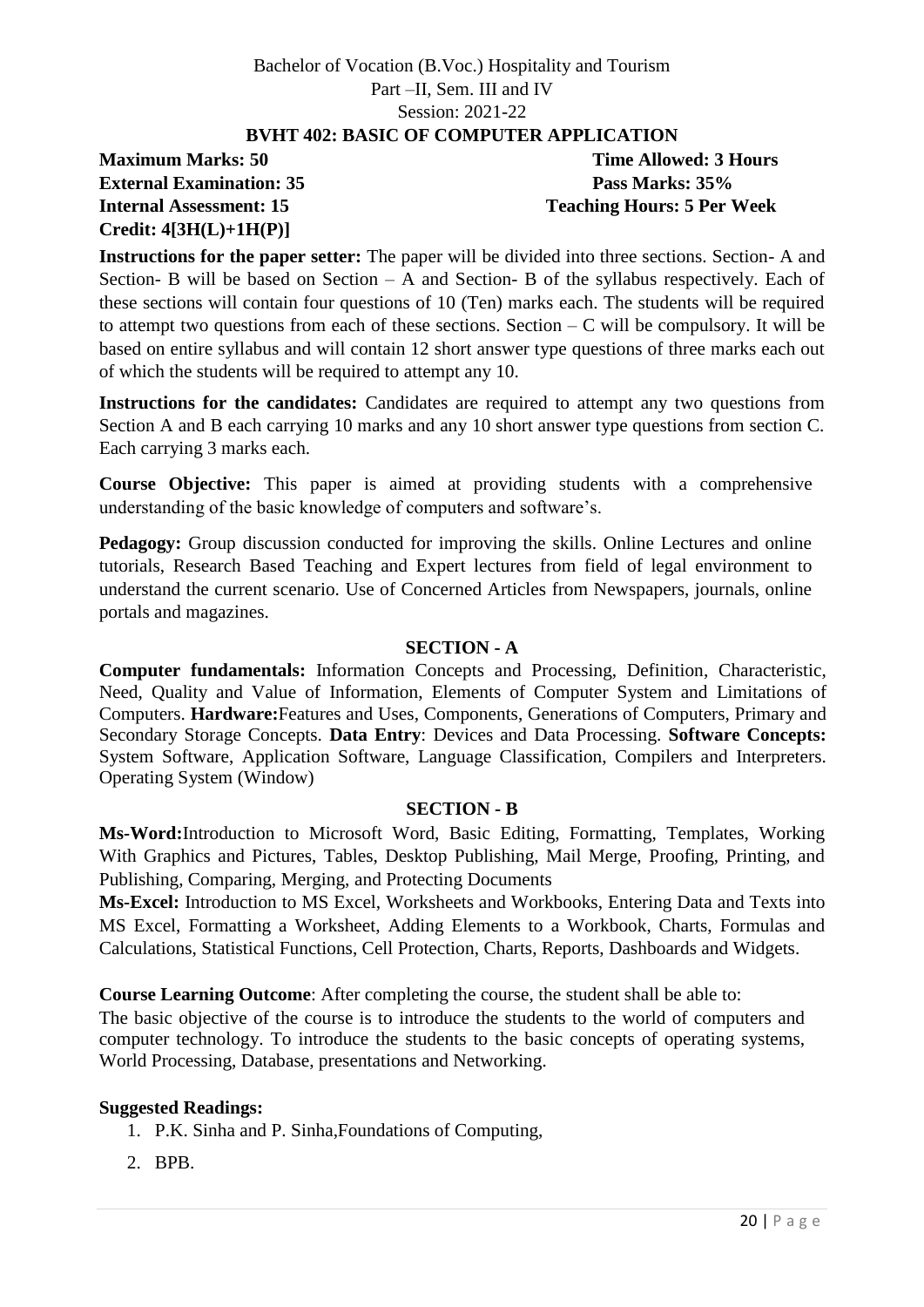- 3. Turban Mclean and Wetbrete, Information Technology and Management, Second, JohnWiley and Sons.
- 4. Satish Jain, Information Technology, BPB.
- 5. Microsoft Windows 7 Introductory by Shelly Freund Enger.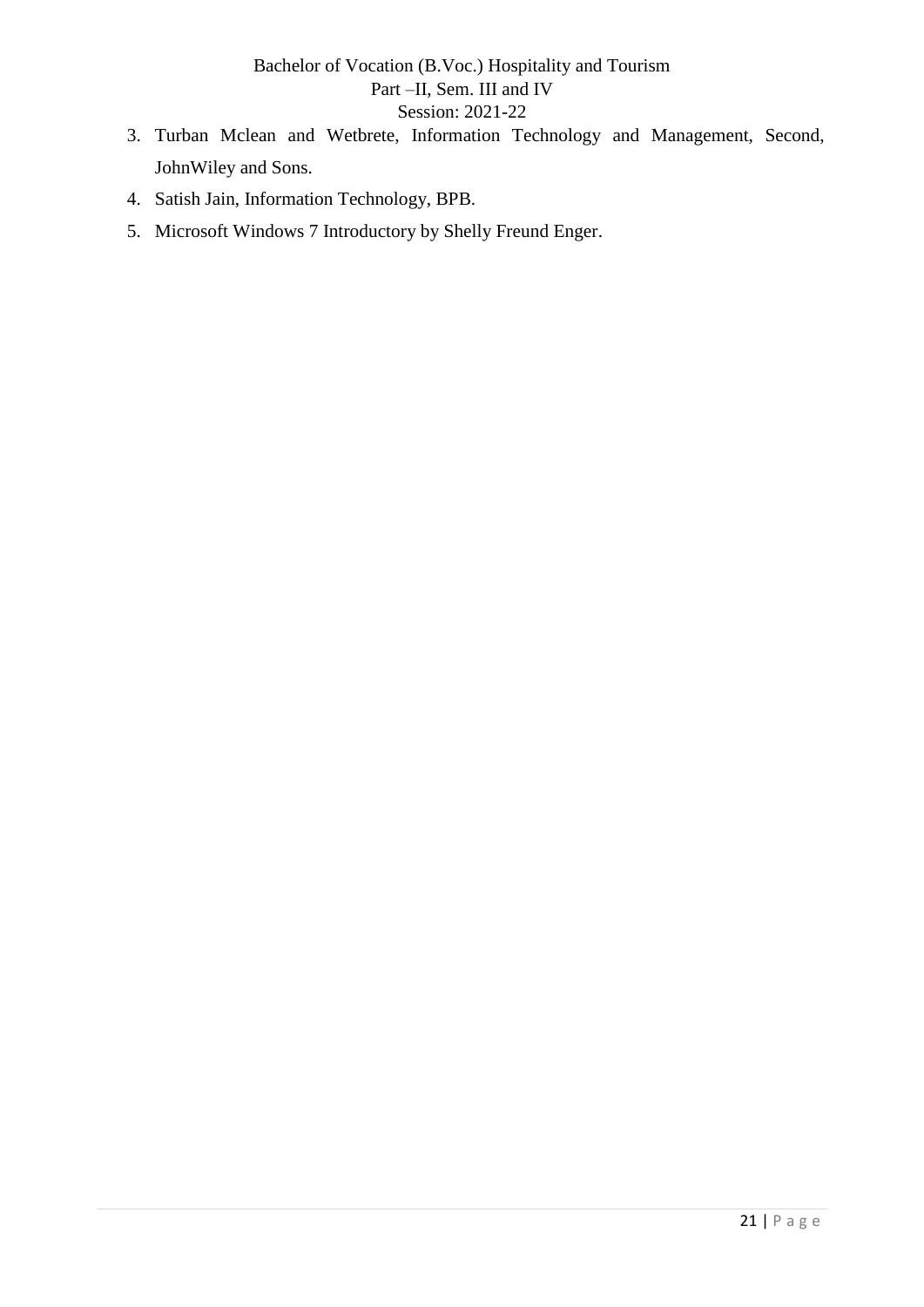### **BVHT 403: WORKSHOP ON FRENCH**

# **Maximum Marks: 50 Pass Marks: 35% Credit: 4 [2H(L)+2H(P)]**

**Internal Assessment: 50** Teaching Hours: 5 Per Week

**Instructions for the teacher:** Workshop will be in English or Punjabi medium. This course will carry 50 marks which shall be reserved for internal assessment. The internal assessment marks shall be based on factors such as: (a) Report (20 marks), Presentation (20 marks), and Attendance and class Participation (10 marks).

**Instructions for the candidates:** Students will work in a group to prepare a brief write-up due before the start of class covering the case study/ Class Assignment. Question in the case study/ Class Assignment would include the quantitative analysis of the problem solving and decision making**. Students will prepare report which is based on given topic by the concern teacher, which is internally evaluated by same concern teacher**

**Course Objective:** This paper is aimed at providing the basic knowledge of the French Language.

**Pedagogy:** The instructor is expected to use leading pedagogical approaches in the class room situation, lectures, case study analysis, group discussions, assignment writing and tests, research based methodology, innovative instructional methods, use of technology in the class room and comprehensive assessment practices to strengthen the teaching efforts.

### **SECTION – A**

Articles Define etIndefinis, Conjugation Of First Second And Third Group (Irregular) of Verbs In Present Tense, The Articles Plural Of Nouns, Verb "Etre", 'Avoir', Important Hospitality Terms Plurals, Opposites, Adjectives, Genre Et Nombre Des Noms Et Des Adjectives.

### **SECTION – B**

Formation of English to French and French to English, Negative Positive Interrogative sentences, Expressions de politesse, Les commands, Expressions d' encouragement

**Course Learning Outcomes:**After completing the course, the student shall be able to:

The basic objective of the course is to introduce the students to the conceptual knowledge of French Language and understanding consumer behaviour also aim to increase the communication with French customer.

- 1. 1and 2 unites of "Le Nouveau Sans Frontieres" (Methode de Francais)-part 1 Le Dictionaire.
- 2. Connexions / Le nouveau sans frontie res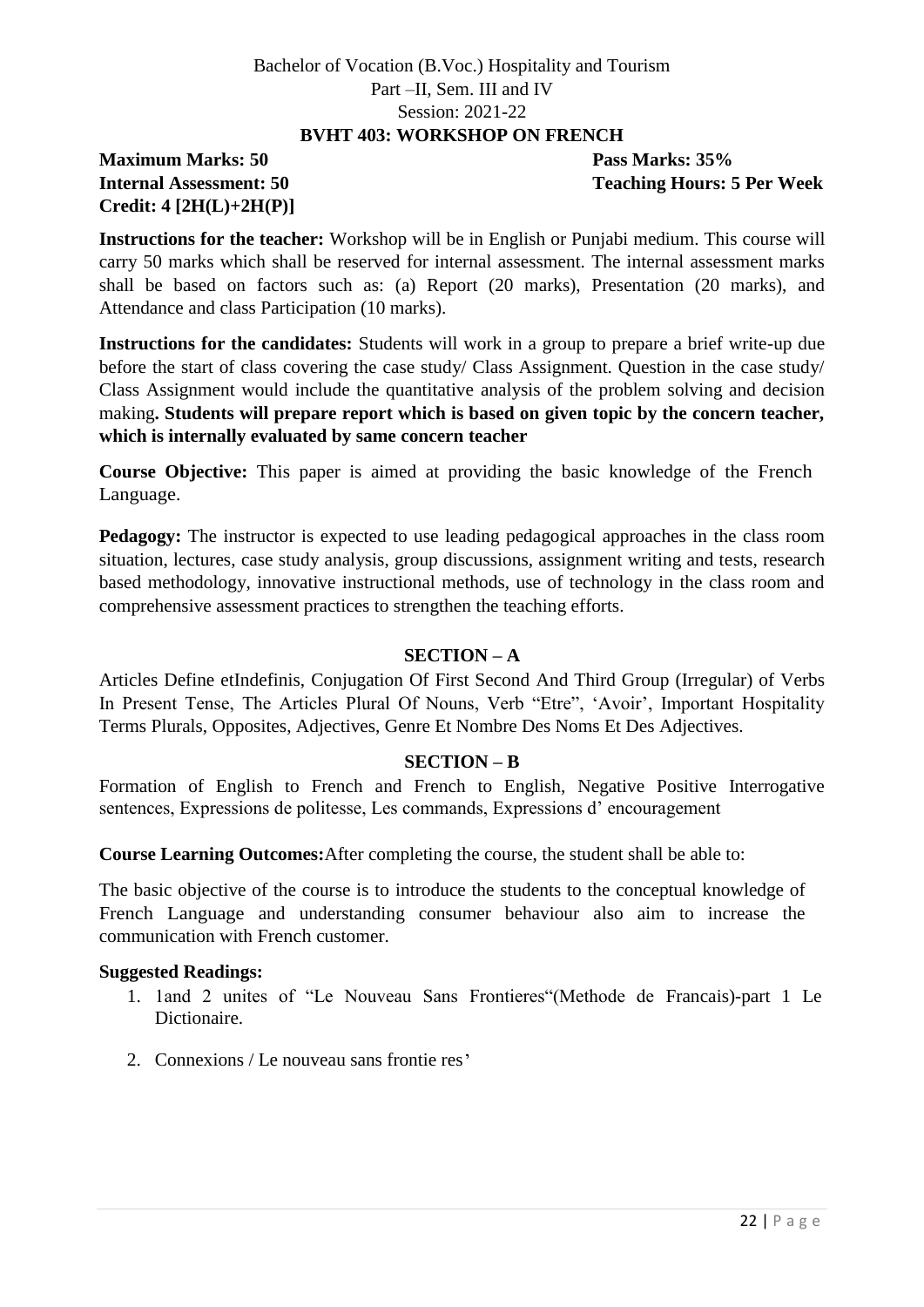### **BVHT 404: TOURISM MANAGEMENT**

# **Maximum Marks: 100 Time Allowed: 3 Hours External Examination: 70 Pass Marks: 35% Credit: 4[3H(L)+1H(P)]**

**Internal Assessment: 30 Teaching Hours: 5 Per Week**

**Instructions for the paper setter:** The paper will be divided into three sections. Section- A and Section- B will be based on Section – A and Section- B of the syllabus respectively. Each of these sections will contain four questions of 10 (Ten) marks each. The students will be required to attempt two questions from each of these sections. Section  $-C$  will be compulsory. It will be based on entire syllabus and will contain 12 short answer type questions of three marks each out of which the students will be required to attempt any 10.

**Instructions for the candidates:** Candidates are required to attempt any two questions from Section A and B each carrying 10 marks and any 10 short answer type questions from section C. Each carrying 3 marks each.

**Course Objective:** This paper is aimed at providing students with a comprehensive understanding of the basic knowledge of Tourism Management.

**Pedagogy:** Group discussion conducted for improving the skills. Online Lectures and online tutorials, Research Based Teaching and Expert lectures from field of legal environment to understand the current scenario. Use of Concerned Articles from Newspapers, journals, online portals and magazines.

### **SECTION - A**

**A Historical over view:** Travel in Ancient Times and in the Middle Ages, The Grand Tour, Travel and Tourism in The 19<sup>th</sup> Century and After Independence and Major Changes and Developments. **Tourism:** Meaning and Scope, Tourist, Visitor, Traveler, Excursionist and Transient. **Definition and Differentiation:**Concept of Resource, Attraction, Product, Demand, Market and Destination in Tourism, Components and Elements of Tourism,Interrelationship between Leisure, Recreation and Tourism. **Tourism Infrastructure:**Factors Influencing the Growth and Development of Tourism, Determinants and Motivation for Travel and Tourism,Travel De-Motivators, Relevance of Motivation Studies, Concept of 'Push' and 'Pull' Forces.

### **SECTION - B**

**Nature of Tourism:** Inter Disciplinary and Trans Disciplinary Nature of Tourism, Different Approaches to Study Tourism, Chain of Distribution in Tourism. **The Tourist Industry:**Definition, Characteristics of Purchase and Consumption of Tourist Services, Kinds of Goods and Services, Tourist Generating Region. **Tourism Industry:** Sectors, Features and Relevance of Tourism Industry. **Tourism Measurement:** Measurement Techniques and their Limitations. **Tourism Impacts:** Socio-Economic, Cultural and Environmental/Ecological Benefits, Negative Implications of Tourism, Concept of Tourism Carrying Capacity and EIA.

**Course Learning Outcome**: After completing the course, the student shall be able to: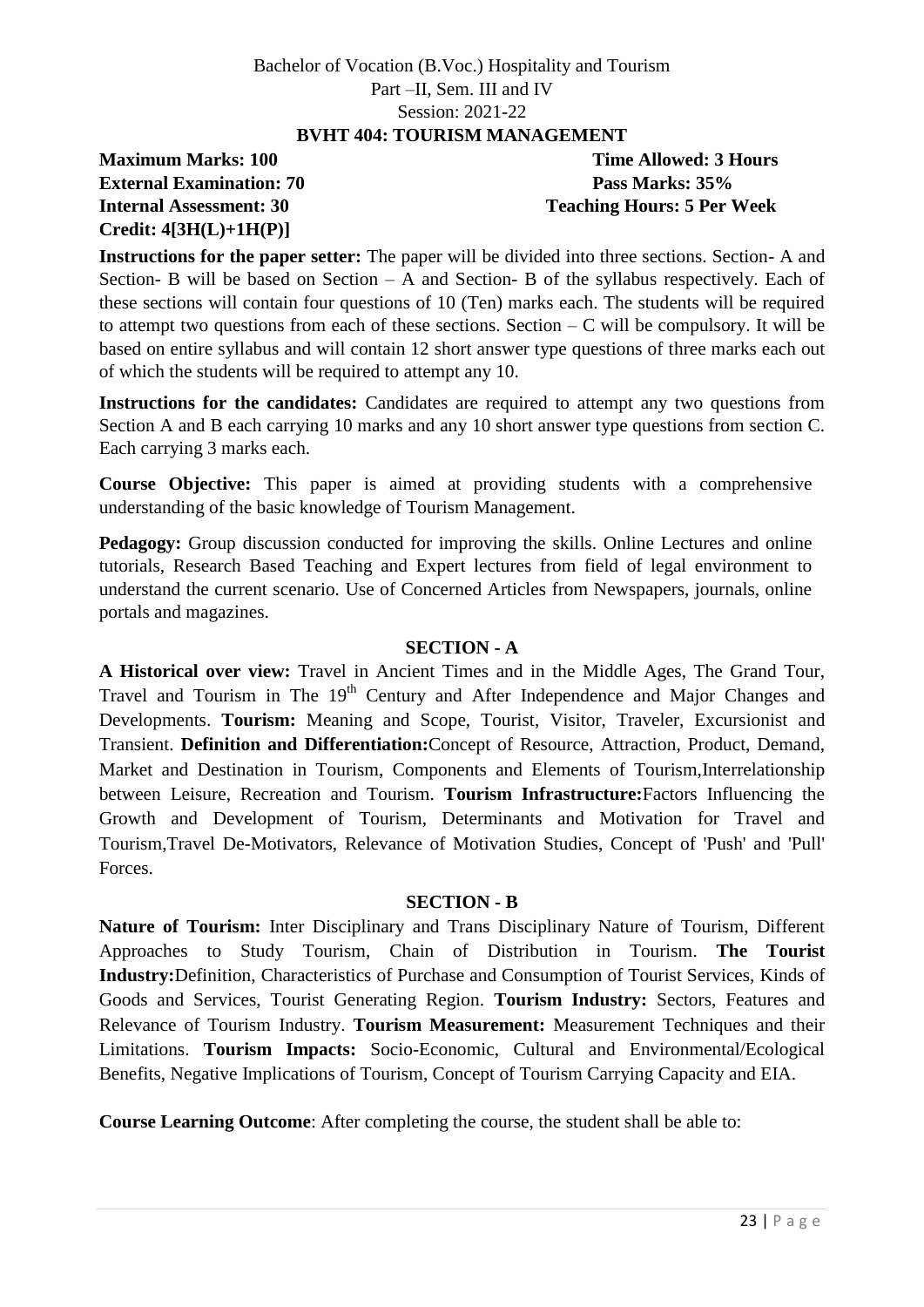The basic objective of the course is to introduce the students to the world of Tourism upon which the entire hospitality Industry is based. Help to aware about the recent trends in tourism sector.

- 1. Bhatia, A.K International Tourism: Fundamental and Practice, Delhi: Sterling.
- 2. Kamra, K.K and M. Chand, Basic of Tourism: Theory Operation and Practice, Delhi: Kanshika.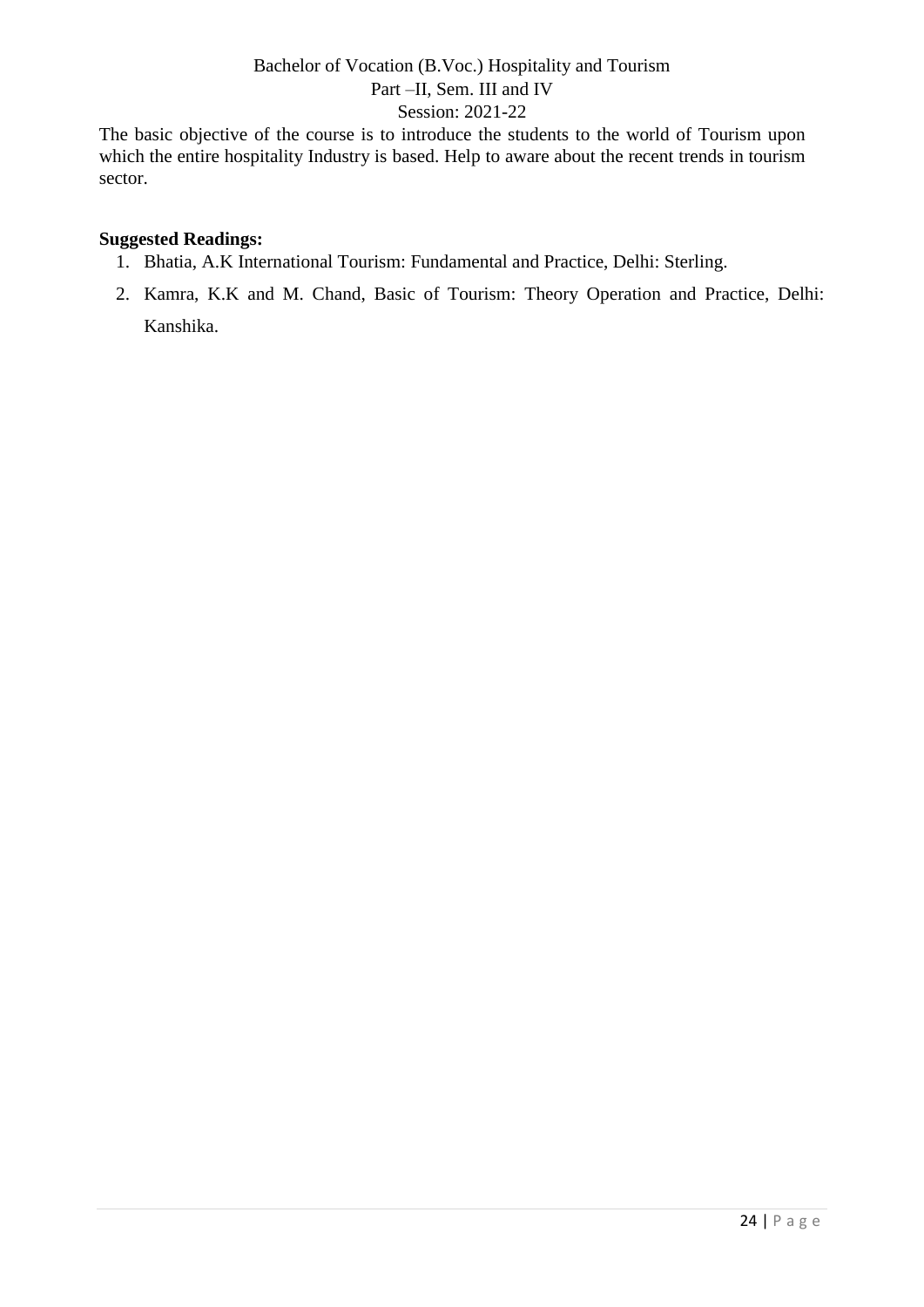# **BVHT 405: FRONT DESK OPERATION- IV Maximum Marks: 100 Time Allowed: 3 Hours External Examination: 70 Pass Marks: 35% Internal Assessment: 30 Teaching Hours: 5 Per Week Credit: 4[3H(L)+1H(P)]**

**Instructions for the paper setter:** The paper will be divided into three sections. Section- A and Section- B will be based on Section – A and Section- B of the syllabus respectively. Each of these sections will contain four questions of 10 (Ten) marks each. The students will be required to attempt two questions from each of these sections. Section  $-C$  will be compulsory. It will be based on entire syllabus and will contain 12 short answer type questions of three marks each out of which the students will be required to attempt any 10.

**Instructions for the candidates:** Candidates are required to attempt any two questions from Section A and B each carrying 10 marks and any 10 short answer type questions from section C. Each carrying 3 marks each.

**Course Objective:** This paper is aimed at providing students with a comprehensive understanding of the theoretical and applied aspects of human resource practices.

**Pedagogy:** Group discussion conducted for improving the skills. Online Lectures and online tutorials, Research Based Teaching and Expert lectures from field of legal environment to understand the current scenario. Use of Concerned Articles from Newspapers, journals, online portals and magazines.

### **SECTION - A**

**Computer Application in Front Office Operation:**Fidelio, Amadeus. Front Office (Accounting).**Accounting:** Accounting Fundamentals, Guest and Non-Guest Accounts, Accounting System (NonAutomated, Semi-Automated And Fully Automated), Guest Accounts Settlement, Transfer of Guest Accounts. **Front Office Department**:Sections and Layout of Front Office, OrganisationalChart of Front Office, Department (Small, Medium and Large Hotels). **Duties and Responsibilities:**General Manager, Lobby Manager, Guest Relation Executive, Bell Captain andBell Boy, Cashier, Commissioner andReceptionist.

### **SECTION - B**

**Bell Desk and Concierge:**Function, Procedures and Records. **Activities duringthe Stay:**Key Handling Procedures, Paging, Mail and Message Handling, Complaint Handling, Task Performed at Bell Desk, Cashier /Reception, Express Check Outs-Late Check Outs and Charges. **Methods of Payment:** Cash and Credit Card Handling, Traveller Cheques, Personal Checks, Handling Cash Indian, Foreign Currency, Other Methods of Payment (Travel Agent, Bill to Company etc.)

### **Practical Tasks:**

- Facilitate a smooth stay for the guest at Hotel.
- Attend to guest queries.
- Handle the guest Complaint.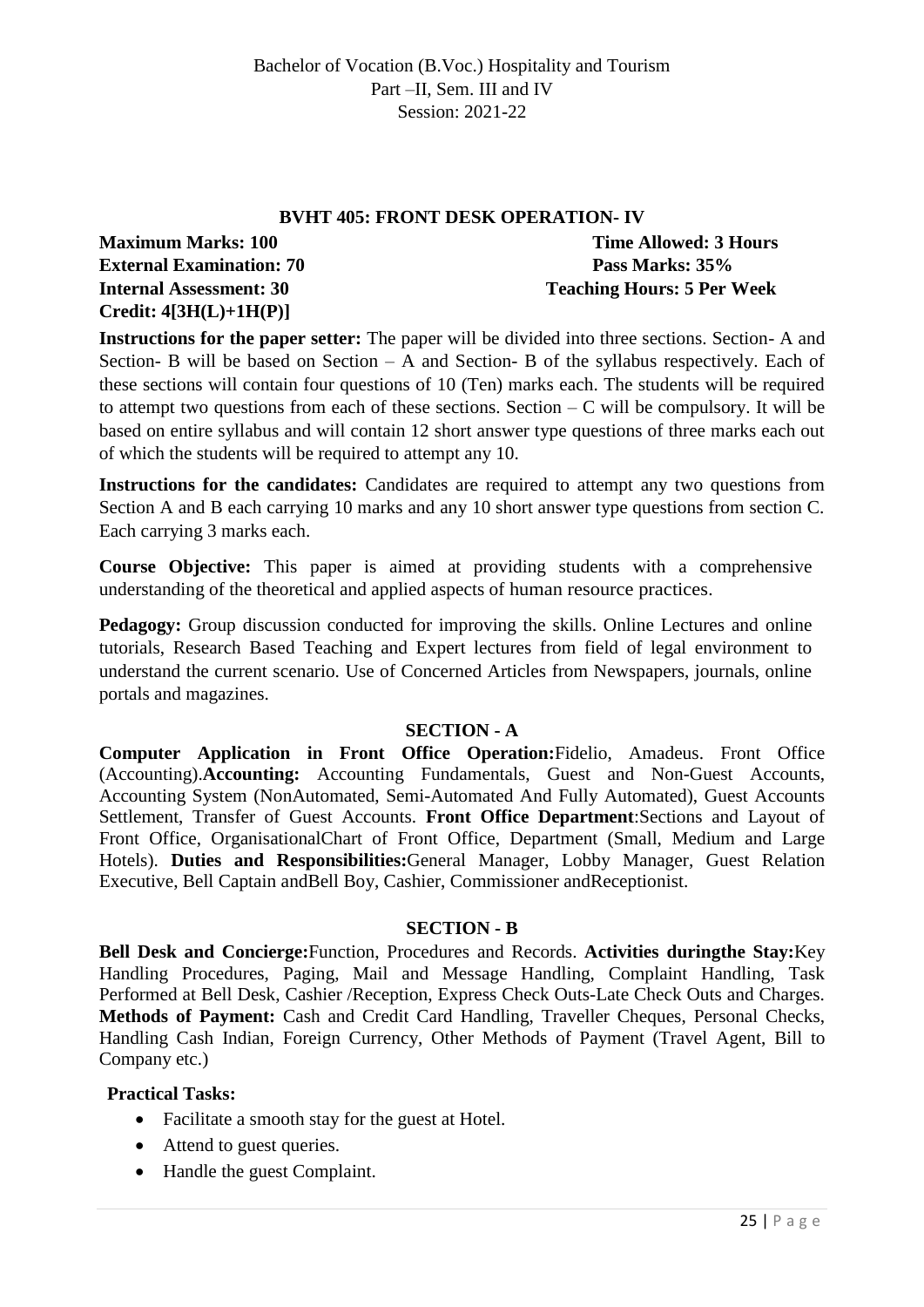- Maintain IPR of organization and customers
- Train and supervisor front office staff.
- Communicate with customers and colleagues
- Follow gender and age sensitive service practices.
- Maintain standard of etiquette and hospitable conduct
- Maintain customer centric service orientation

**Course Learning Outcome**: After completing the course, the student shall be able to:

To provide basic knowledge of Front Office Organization and Hierarchy. Provide awareness about the guest check-in and checkout process, Customer- Centric Service, Customer service and Handling customer requests

- 1. J.Vallen; Checkin Checkout.
- 2. S Andrews; Hotel front Office Training Manual.
- 3. S Baker, P. Bradley, J. Huyton; Principles of Hotel Front Office Operations.
- 4. B Braham; Hotel Front Office.
- 5. M Kasavana, C Steadmon; Managing Front Office Operation.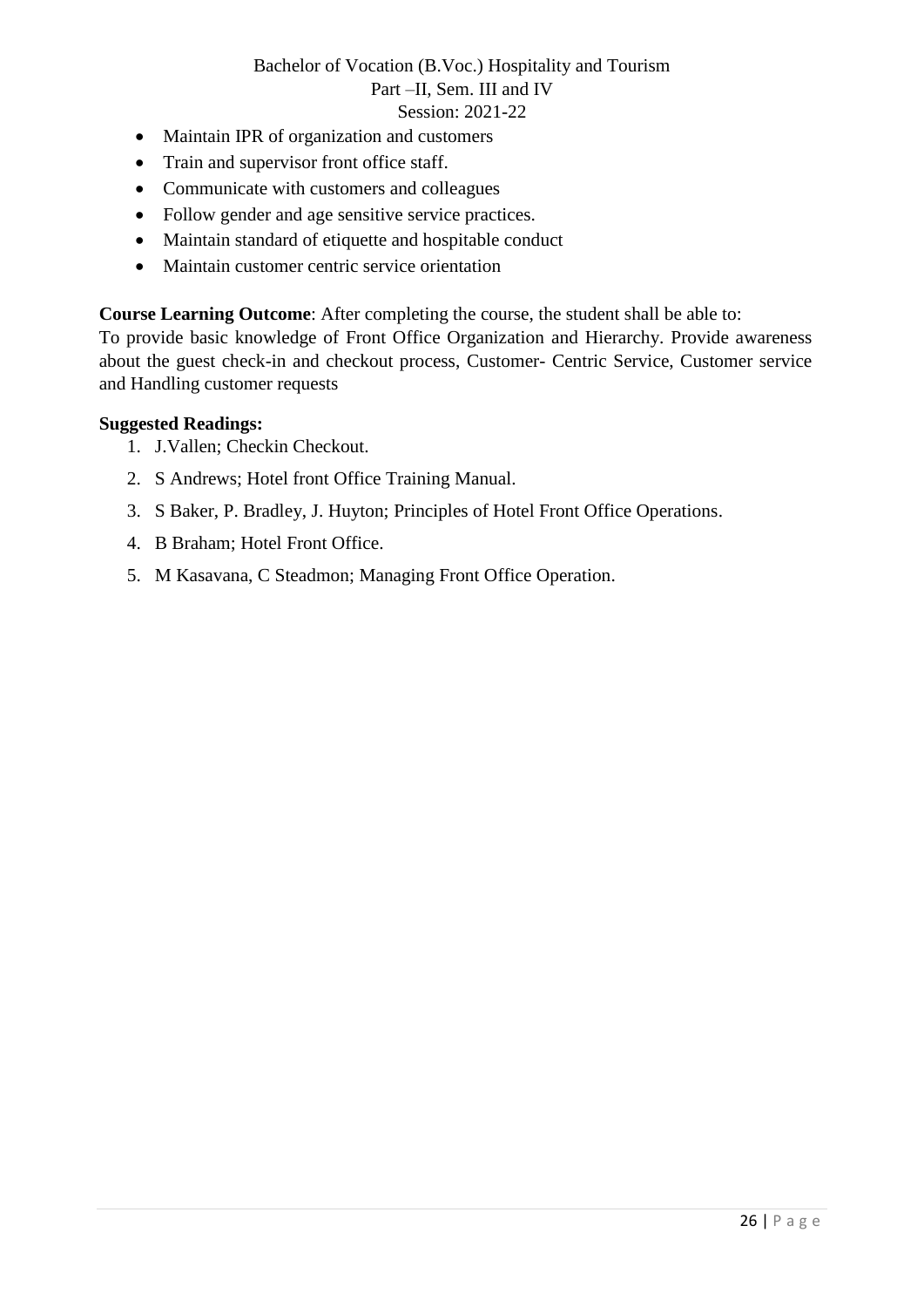### **BVHT 406: HOUSEKEEPING OPERATION IV**

**External Examination: 70 Pass Marks: 35% Credit: 4[3H(L)+1H(P)]**

**Maximum Marks: 100 Time Allowed: 3 Hours Internal Assessment: 30 Teaching Hours: 5 Per Week**

**Instructions for the paper setter:** The paper will be divided into three sections. Section- A and Section- B will be based on Section – A and Section- B of the syllabus respectively. Each of these sections will contain four questions of 10 (Ten) marks each. The students will be required to attempt two questions from each of these sections. Section  $-C$  will be compulsory. It will be based on entire syllabus and will contain 12 short answer type questions of three marks each out of which the students will be required to attempt any 10.

**Instructions for the candidates:** Candidates are required to attempt any two questions from Section A and B each carrying 10 marks and any 10 short answer type questions from section C. Each carrying 3 marks each.

**Course Objective:** This paper is aimed at providing the basic knowledge of Housekeeping Operations.

**Pedagogy:** Group discussion conducted for improving the skills. Online Lectures and online tutorials, Research Based Teaching and Expert lectures from field of legal environment to understand the current scenario. Use of Concerned Articles from Newspapers, journals, online portals and magazines.

### **SECTION - A**

**House Keeping**: Introduction, Importance and Functions of Housekeeping. Guest Satisfaction and Repeat Business. **House Keeping Areas Importance:**Front-Of-The-House, Back-Of-The-House Areas, Guest Rooms, Public Areas, Maids Room, Indoor and Outdoor Areas. **Departments:** Co-Ordination With Other Departments, Departments Like Front Office, Engineering, F and B, Kitchen, Security, Purchase, HRD, Accounts. Layout of House Keeping Department, Sections of the Housekeeping Department and theirFunctions.

# **SECTION - B**

**Cleaning Importance:**Purchase,Use and Maintenance of Cleaning Equipment's, Selection and Purchase Criteria ofCleaning Agents.Storage, Distribution andControl Cleaning Material.**House Keeping in other Industries:** Airports, Railway Stations,Bus Stands, Hospitals, Educational Institutes and Hostels, Malls, Retail Stores, Construction Sites,Banks and MNCs. **Service Procedures:** Evening Service and Second Service Procedures.Weekly/Periodic, Special Cleaning Tasks to be carried out.

### **Practical Tasks:**

- Maintain IPR of organization and customers
- Train and supervisor Housekeeping staff.
- Communicate with customers and colleagues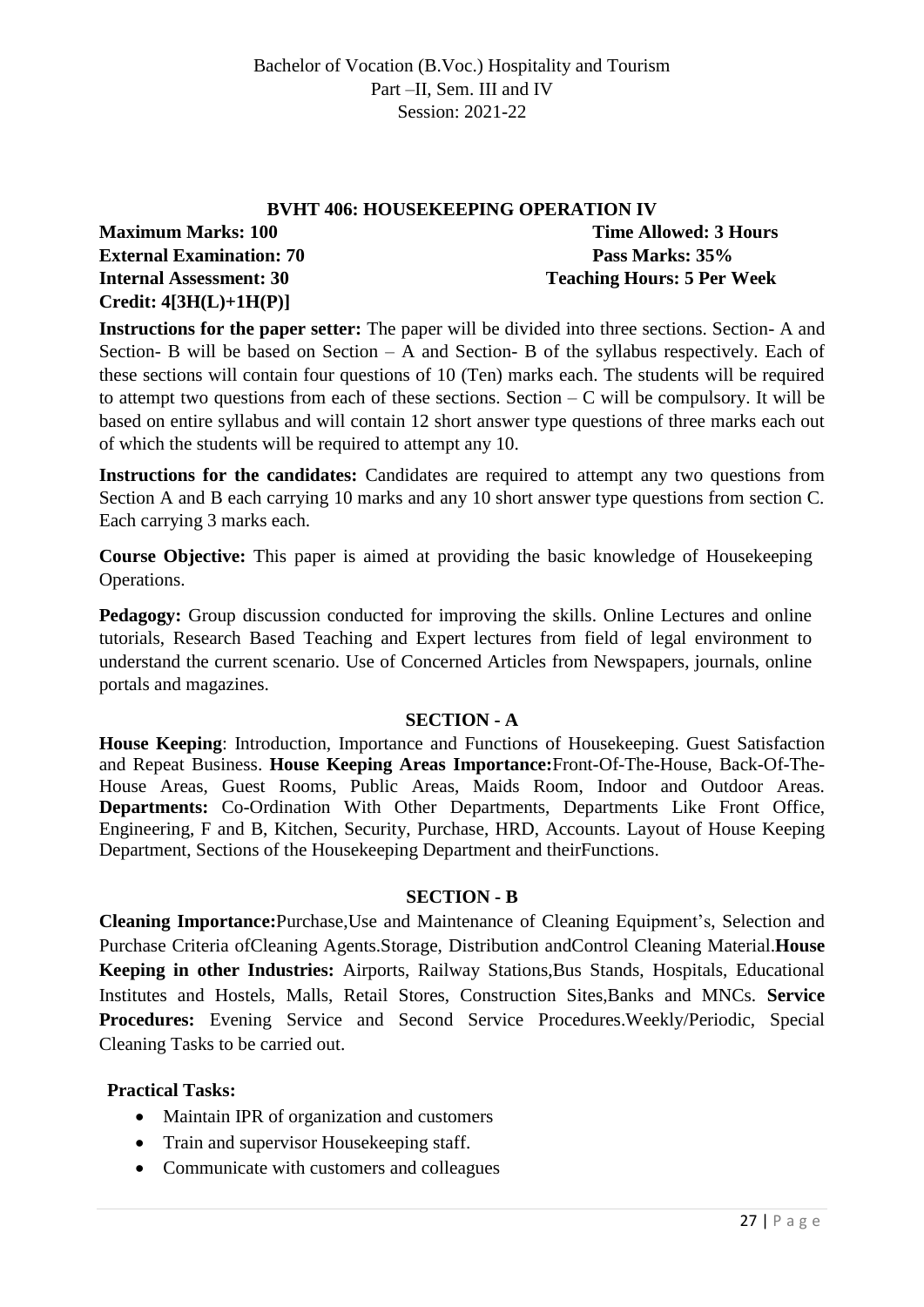- Follow gender and age sensitive service practices.
- Attend to Guest queries
- Maintain Health and hygiene
- Maintain the safety at work place
- Maintain customer centric service orientation

**Course Learning Outcome**: After completing the course, the student shall be able to:

To provide basic knowledge of Role of Housekeeping in Guest Satisfaction and Repeat Business, Customer- Centric Service, Customer service and Handling customer requests. Identifying Housekeeping Responsibilities and Personality Traits of housekeeping Management.

- 1. Hotel Hostel and Hospital Housekeeping –by Joan C Branson and Margaret Lennox, ELBS with Hodderand Stoughton Ltd.
- 2. Hotel House Keeping A Training Manual by Sudhir Andrews, Tata McGraw · Hill publishing company limited New Delhi.
- 3. Hotel Housekeeping Operations and Management by Raghubalan, Oxford · University Press.
- 4. The Professional Housekeeper by Tucker Schneider, Wiley Publications · Professional management of Housekeeping by ManojMadhukar, Rajat Publications.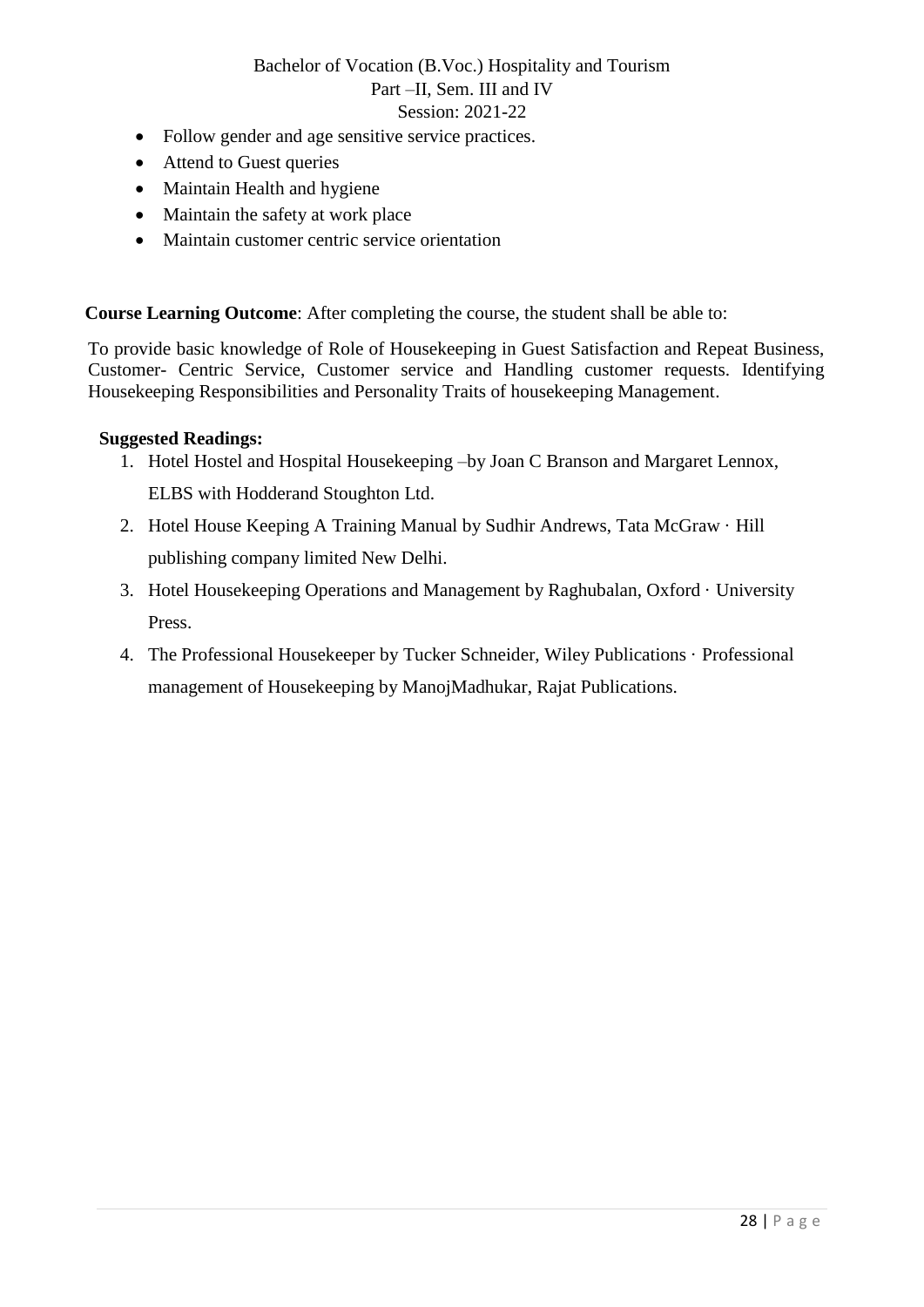# **BVHT 407: SEMINAR ON INDIAN SOCIETY AND CULTURE Maximum Marks: 50 Pass Marks: 35% Internal Assessment: 50 Teaching Hours: 3 Per Week Credit: 2 [1H(L)+1H(P)]**

**Instructions for the Teacher:** Seminar will be in English or Punjabi medium. This course will carry 50 marks which shall be reserved for internal assessment. The internal assessment marks shall be based on factors such as: (a) Report (20 marks), Presentation (20 marks), and attendance and class participation (10 marks).

**Instructions for the candidates:** Students will work in a group to prepare a brief write-up due before the start of class covering the case study/ Class Assignment. Question in the case study/ Class Assignment would include the quantitative analysis of the problem solving and decision making**. Students will prepare report which is based on given topic by the concern teacher, which is internally evaluated by same concern teacher**

**Course Objective:** This paper is aimed at providing the basic knowledge of Indian society and culture.

**Pedagogy:** Group discussion conducted for improving the skills to Organisational behaviour. Online Lectures and online tutorials, Research Based Teaching and Expert lectures from field of Organisational behaviour and motivation of employees to better understanding of basics of hospitality service. Use of Concerned Articles from Newspapers, journals, online portals and magazines.

### **SECTION - A**

**Culture and Civilization:** Definition According to UNESC, Brief Indian History. **Indian Culture:**Culture and Its Components, Structure of Indian Society, Varnashrama, Caste System in India, Karma and Dharma Philosophy, Rites and Rituals and Main Characteristics of Indian Culture.**Religion:**Major Religions of India, Foundations, Major Centres in India: Hinduism, Buddhism, Jainism, Islam, Christianity and Sikhism. **Architecture, Sculpture and Painting:** Hindu Architecture, Buddha and Jain Architecture and Other Forms of Architecture (Indo-Islamic, Indo-Persian, Indo-Arabic Etc.)

### **SECTION - B**

**Festivals of India andPopular Places:** Background and Importance, Ganapati, Puja, Diwali, Holi, Dussehara, Puja-Navaratra, Janmashtami, Pongal, Onam, Id, Muharram, Gurpurab, Christmas. **Popular Fairs Of India:** Background, Importance and Popular Places, Kullu,Dussehra, MaghiMela, HolaMohalla, Pushkar, KumbhMelas, Kurukshetra and Solar Eclipse. **Indian Culture:**Cuisines,Traditional Dresses, Ornaments, Dances of India (Classical).

**Course Learning Outcomes:**After completing the course, the student shall be able to: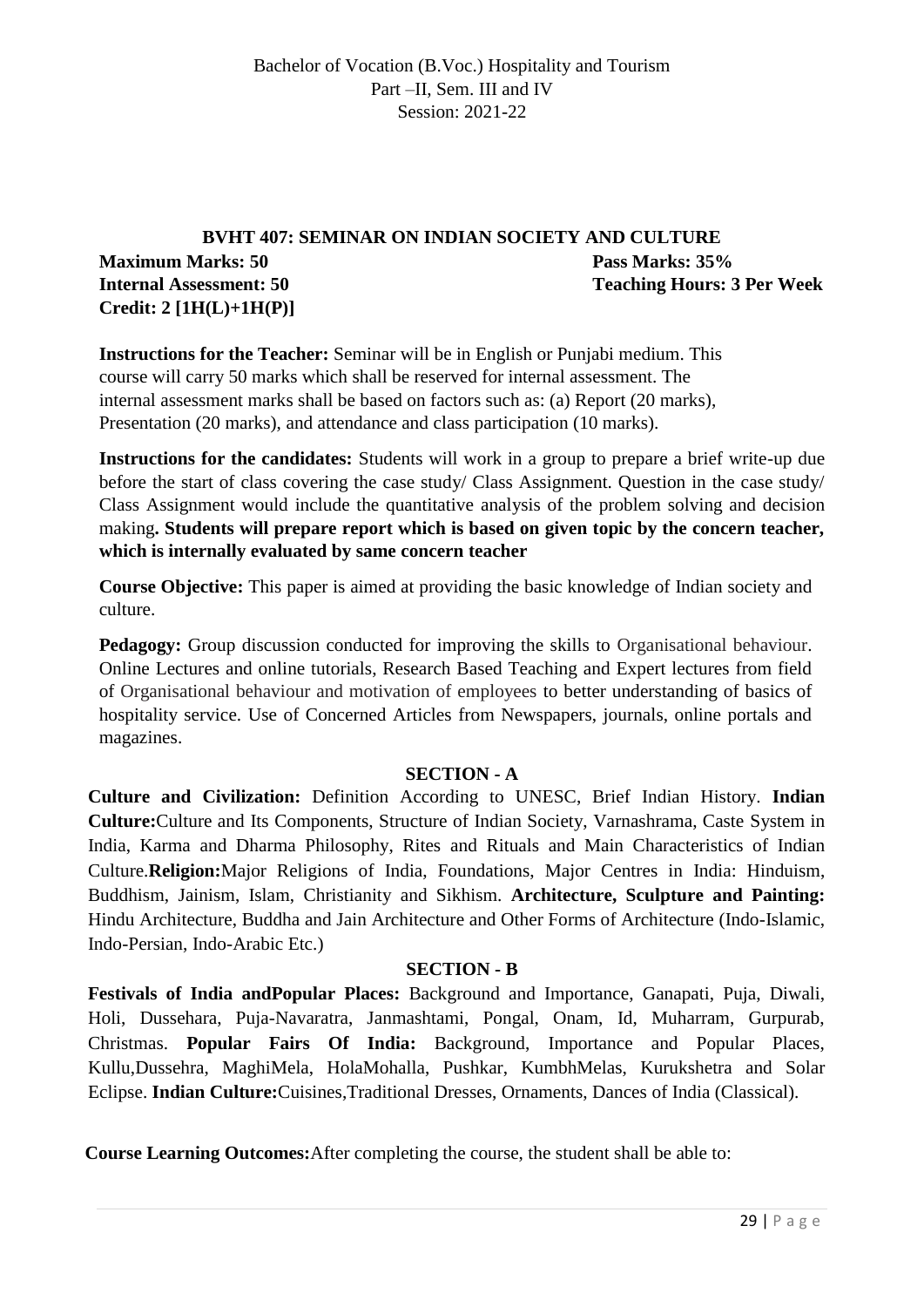To provide basic knowledge of Indian society and culture is the main tourist product of India. Its thorough knowledge is essential for any tourism professional to showcase this element for the satisfaction of the tourists visiting various parts of India. This course will brief learner about the core understanding of Indian society, culture and various religions in India.

- 1. Agrawal V.S.: The Heritage of Indian Art, Govt. of India Publication. Basham A L: The wonder that was India, Tapling Publishing Co., New York
- 2. Christopher Tadgell :The History of Architecture in India, Penguin, New DelhDaljeet and PC Jain: Indian Miniature Paintings, Brijwasi Art Press
- 3. DalmiaYashodhra: Contemporary Indian Art: Other Remedies,Marg Publisher, Mumbai
- 4. JagannathanShankutala :Hinduism an introduction , Vakils, Feffer and Simon, Mumbai
- 5. Keay John: India: A History, Harper Collins
- 6. LuniyaB.N.:Ancient Indian Culture, LaxmiNarain Educational Publisher, Agra
- 7. PattanaikDevdutt: A Handbook of Hindu Mythology, Penguin Global VenkataramanLeela: Indian Classical Dance, Roli Books
- 8. ThaparRomila and Percival Spear: History of India, Orient Longman, New Delhi